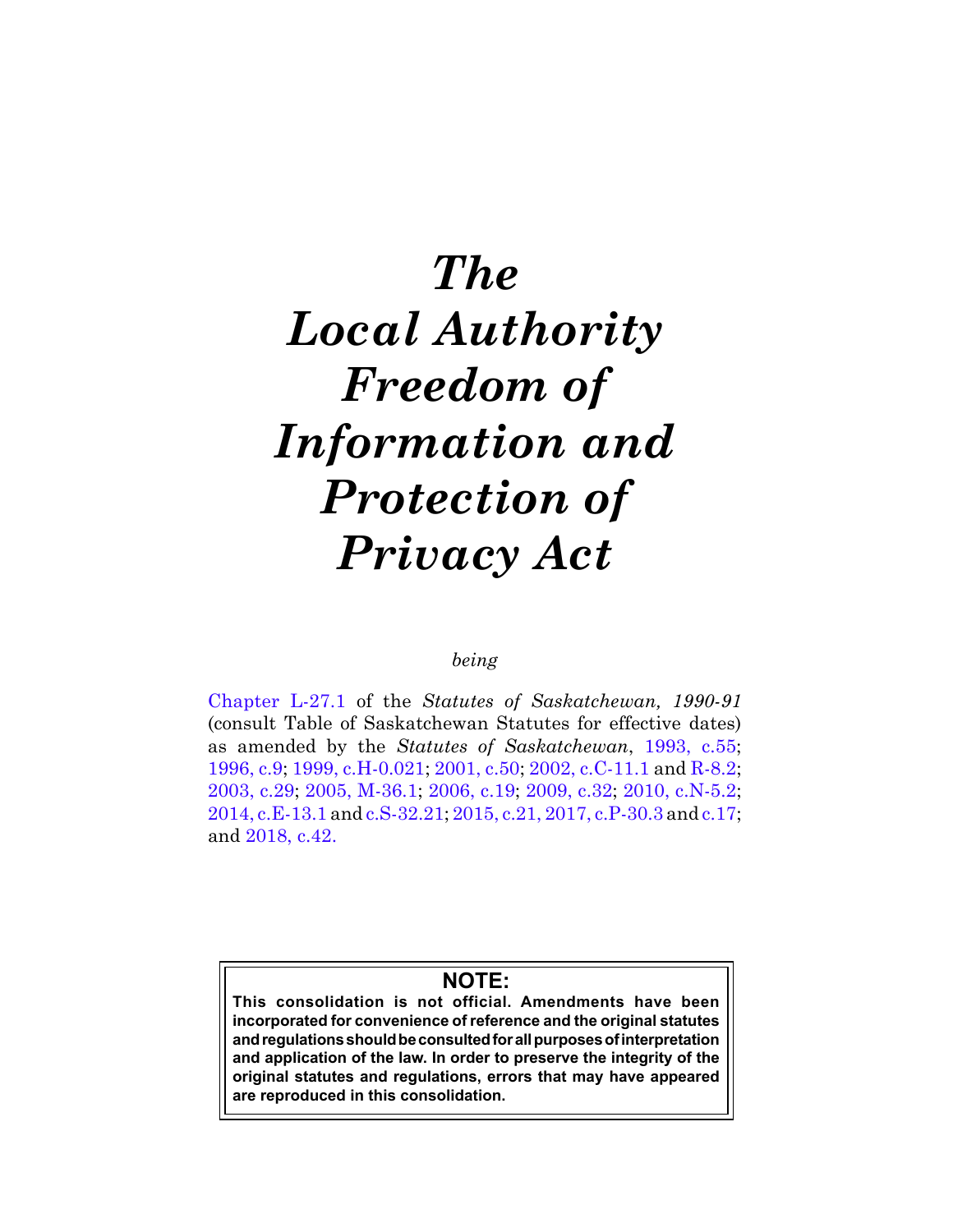# Table of Contents

#### PART I

#### **Short Title, Interpretation and Application**

- Short title
- Interpretation
- Application
- Existing rights preserved

#### PART II

#### **Access to Records**

- Right of access
- 5.1 Duty of local authority to assist
- Application
- Response required
- 7.1 Applications deemed abandoned
- Severability
- Fee
- Manner of access
- Transfer of application
- Extension of time

#### PART III **Exemptions**

- Records from other governments
- Law enforcement and investigations
- Documents of a local authority
- 16 Advice from officials
- Economic and other interests
- Third party information
- Testing procedures, tests and audits
- Danger to health or safety
- Solicitor-client privilege
- 22 Confidentiality provisions in other enactments

#### PART IV

#### **Protection of Privacy**

- Interpretation
- 23.1 Duty of local authority to protect
- 23.2 Information management service provider
- Purpose of information
- Manner of collection
- Standard of accuracy
- Use of personal information
- Disclosure of personal information
- 28.1 Notification
- Personal information of deceased individual
- Individual's access to personal information
- Right of correction
- Privacy powers of commissioner

### PART V

#### **Third Party Intervention**

- Notice to third party
- Waiver of notice
- Right to make representations
- Decision

#### PART VI

#### **Review and Appeal**

- Interpretation of Part
- Application for review
- Review or refusal to review
- Notice of intention to investigate or review
- Notice of application for review
- Conduct of review
- Power to authorize a local authority to disregard applications or requests
- 43.1 Power to authorize a local authority to disregard applications or requests
- Report of commissioner
- Decision of head
- Appeal to court
- Powers of court on appeal

#### PART VII **General**

- Certain provisions adopted
- Exercise of rights by other persons
- Delegation
- Burden of proof
- Annual report
- Repealed
- 53.1 Access to manuals
- 53.2 Records available without an application
- Proceedings prohibited
- Immunity from prosecution
- Offence
- Regulations
- Coming into force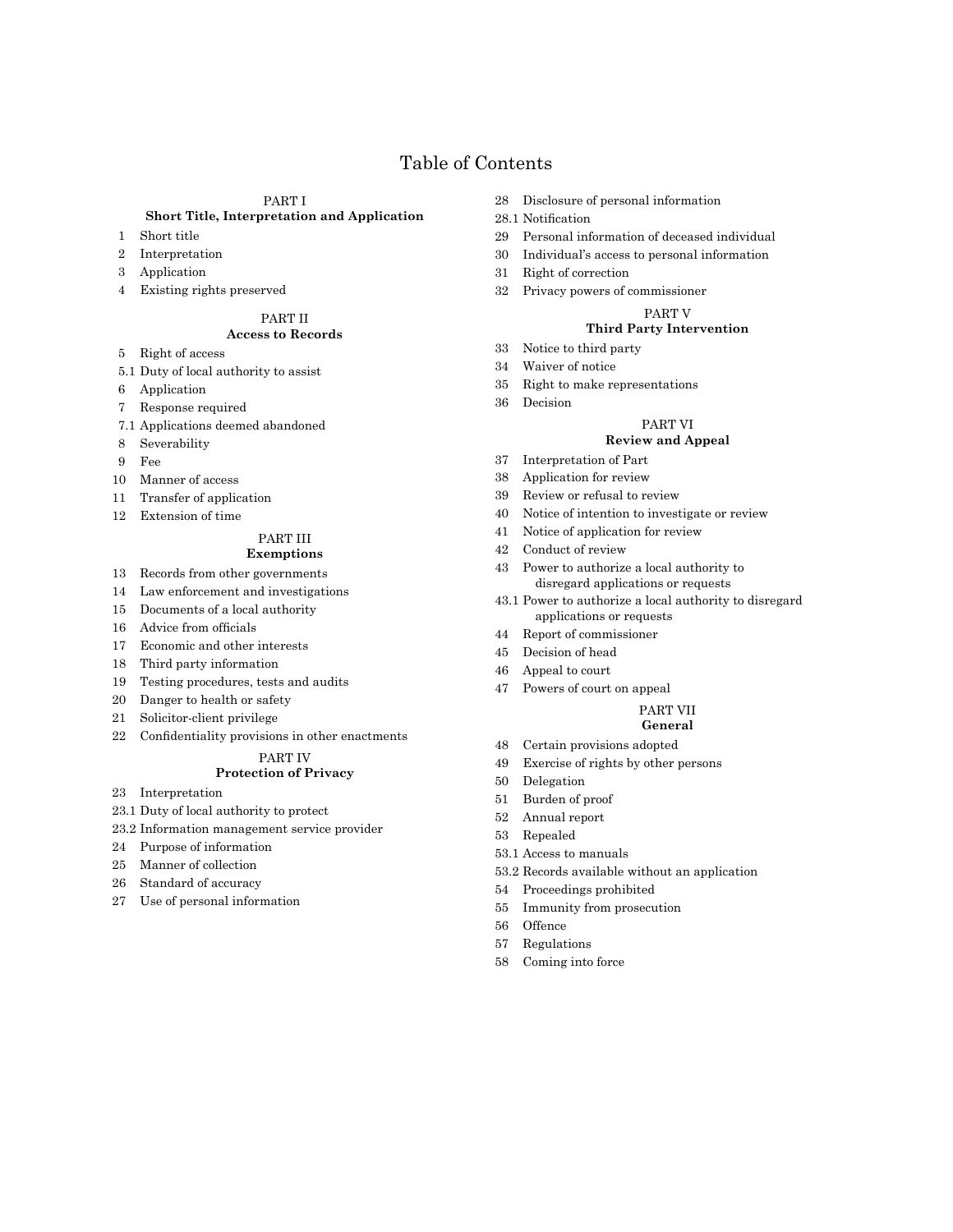# **CHAPTER L-27.1**

# An Act respecting a right of access to documents of local authorities and a right of privacy with respect to personal information held by local authorities

#### PART I

## **Short Title, Interpretation and Application**

#### **Short title**

**1** This Act may be cited as *The Local Authority Freedom of Information and Protection of Privacy Act*.

#### **Interpretation**

**2** In this Act:

(a) **"applicant"** means a person who makes an application for access to a record pursuant to section 6;

(b) **"commissioner"** means the Information and Privacy Commissioner appointed pursuant to *The Freedom of Information and Protection of Privacy Act*;

(b.1) **"employee"** means an individual employed by a local authority and includes an individual retained under a contract to perform services for the local authority;

(c) **"fiscal year"** means the period commencing on April 1 in one year and ending on March 31 in the following year;

(d) **"government institution"** means a government institution as defined in *The Freedom of Information and Protection of Privacy Act*;

(e) **"head"** means:

(i) in the case of a municipality, the mayor, reeve or chairperson of the local advisory committee, as the case may be;

(i.1) in the case of a police service, the chief as defined in *The Police Act, 1990*; or

(ii) in the case of any other local authority:

(A) the chairperson of the governing body of the local authority; or

(B) the individual designated as the head by the governing body of the local authority;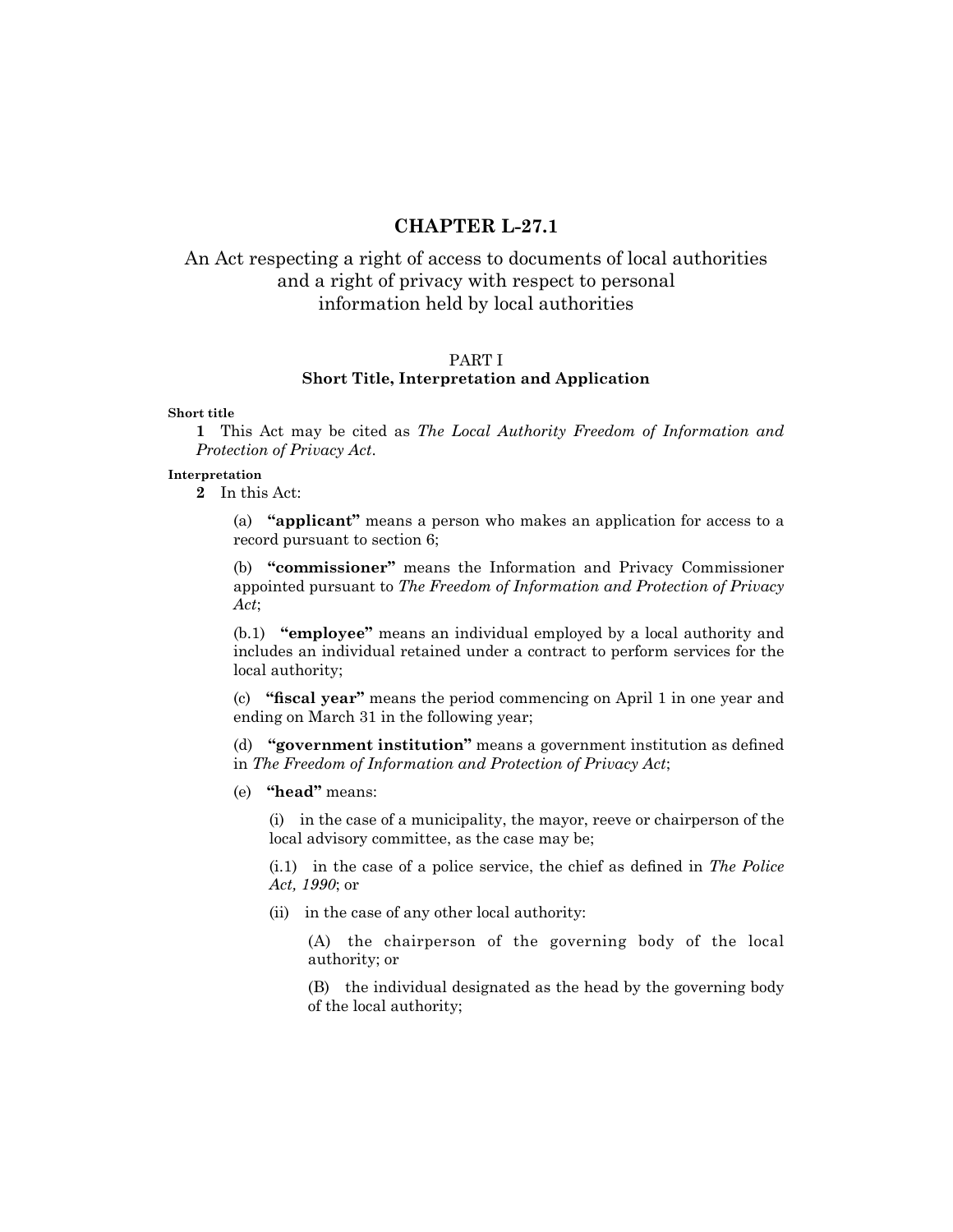(e.1) **"information management service provider"** means a person who or body that:

(i) processes, stores, archives or destroys records of a local authority containing personal information; or

(ii) provides information management or information technology services to a local authority with respect to records of the local authority containing personal information;

#### (f) **"local authority"** means:

- (i) a municipality;
- (ii) **Repealed.** 2002, c.C-11.1, s.389.
- (iii) **Repealed.** 2002, c.C-11.1, s.389.
- (iv) a committee of a council of a municipality;
- (v) any board, commission or other body that:

(A) is appointed pursuant to *The Cities Act*, *The Municipalities Act* or *The Northern Municipalities Act, 2010*; and

(B) is prescribed;

(vi) the board of a public library within the meaning of *The Public Libraries Act, 1984*;

(vii) the Northern Library Office established pursuant to *The Public Libraries Act, 1984*;

(viii) any board of education or conseil scolaire within the meaning of *The Education Act*;

(viii.1) a police service or regional police service as defined in *The Police Act, 1990;*

(ix) a regional college within the meaning of *The Regional Colleges Act*, other than the Saskatchewan Indian Community College;

(x) the Saskatchewan Polytechnic;

(xi) the University of Saskatchewan, including Saint Thomas More College;

- (xii) the University of Regina, including:
	- (A) Campion College; and
	- (B) Luther College with respect to its post-secondary level activities;

(xiii) the provincial health authority or an affiliate, as defined in *The Provincial Health Authority Act*;

(xiv) **Repealed.** 2002, c.R-8.2, s.83.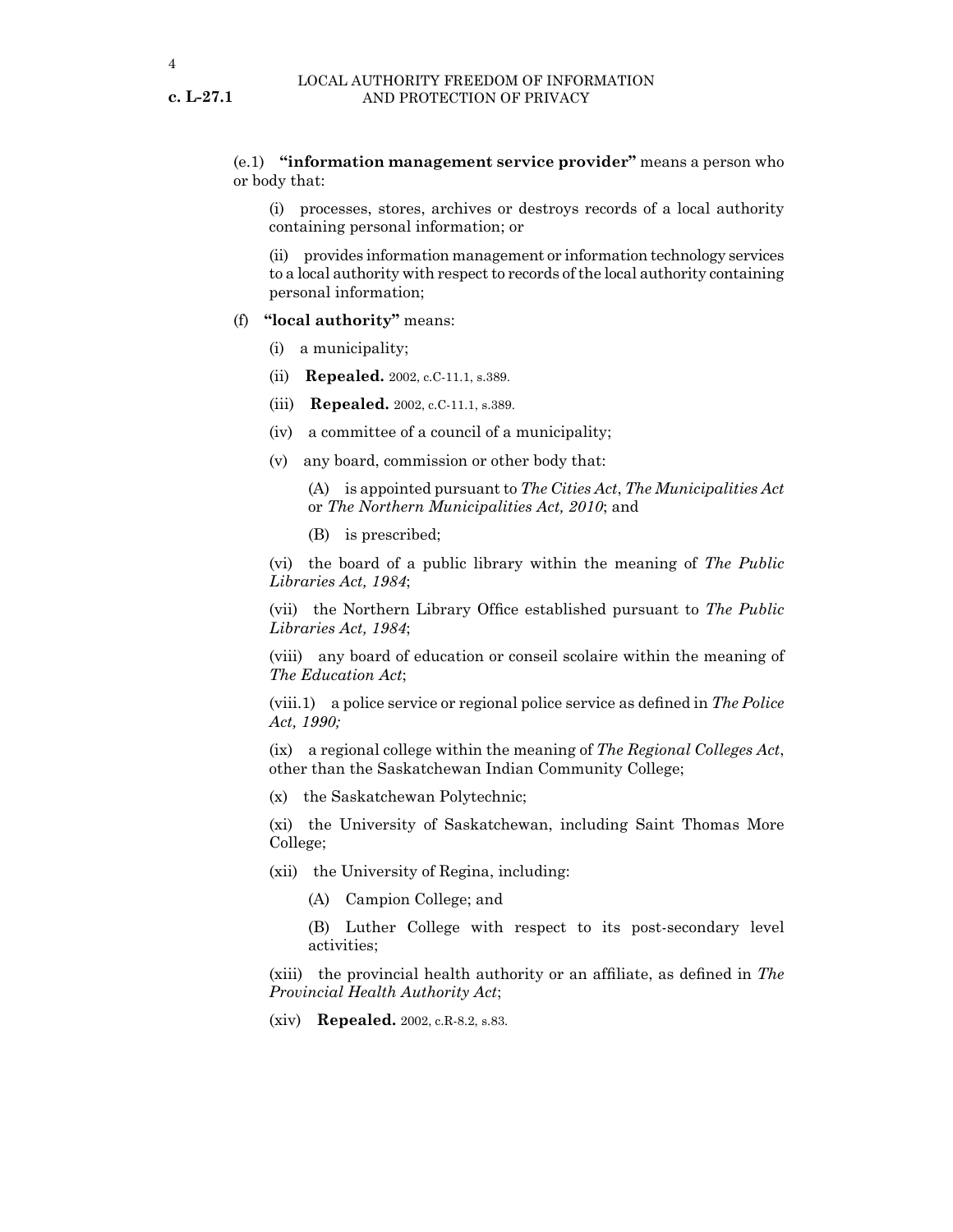- (xv) **Repealed.** 2002, c.R-8.2, s.120.
- (xvi) **Repealed.** 2002, c.R-8.2, s.83.
- (xvii) any board, commission or other body that:

(A) receives more than 50% of its annual budget from the Government of Saskatchewan or a government institution; and

(B) is prescribed;

(g) **"minister"** means the member of the Executive Council to whom for the time being the administration of this Act is assigned;

(h) **"personal information"** means personal information within the meaning of section 23;

(i) **"prescribed"** means prescribed in the regulations;

(j) **"record"** means a record of information in any form and includes information that is written, photographed, recorded or stored in any manner, but does not include computer programs or other mechanisms that produce records;

(k) **"third party"** means a person, including an unincorporated entity, other than an applicant or a local authority.

> 1990-91, c.L-27.1, s.2; 1993, c.55, s.180; 2002, c.R-8.2, s.83 and s.120; 2002, c.C-11.1, s.389; 2005, c.M-36.1, s.435; 2010, c.N-5.2, s.449; 2014, c.S-32.21, s.34; 2015, c.21, s.64; 2017, cP-30.3, s.11-1; 2017, c17, s.3.

#### **Application**

**3**(1) This Act does not apply to:

- (a) published material or material that is available for purchase by the public;
- (b) material that is a matter of public record; or

(c) material that is placed in the custody of a local authority by or on behalf of persons or organizations other than the local authority for archival purposes.

(2) This Act binds the Crown.

1990-91, c.L-27.1, s.3.

#### **Existing rights preserved**

**4** This Act:

(a) complements and does not replace existing procedures for access to information or records in the possession or under the control of a local authority;

(b) does not in any way limit access to the type of information or records that is normally available to the public;

(c) does not limit the information otherwise available by law to a party to litigation;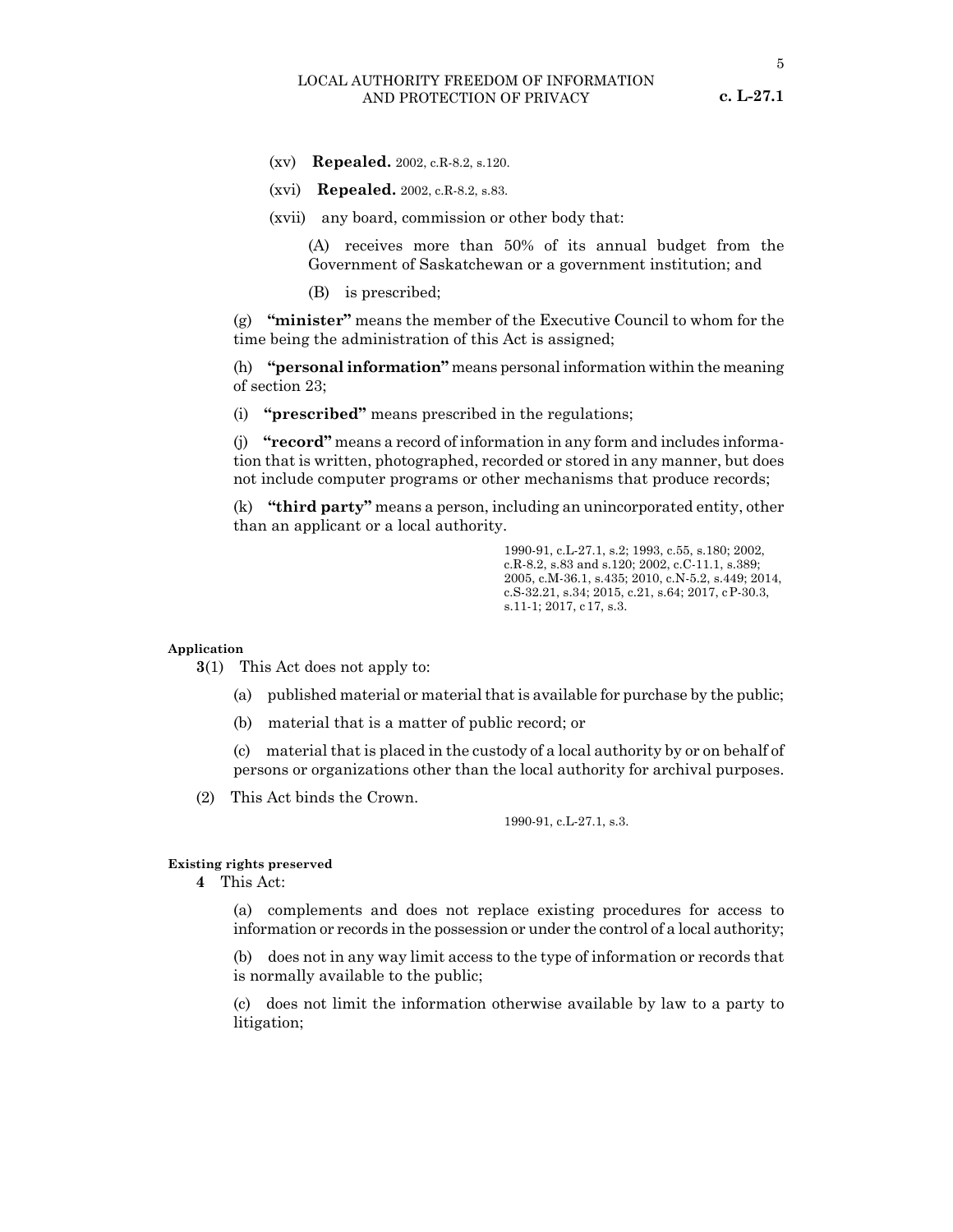**c. L-27.1**

#### LOCAL AUTHORITY FREEDOM OF INFORMATION AND PROTECTION OF PRIVACY

(d) does not affect the power of any court or tribunal to compel a witness to testify or to compel the production of documents;

(e) does not prevent access to a registry operated by a local authority where access to the registry is normally allowed to the public.

1990-91, c.L-27.1, s.4.

# PART II

# **Access to Records**

**Right of access**

**5** Subject to this Act and the regulations, every person has a right to and, on an application made in accordance with this Part, shall be permitted access to records that are in the possession or under the control of a local authority.

1990-91, c.L-27.1, s.5.

#### **Duty of local authority to assist**

**5.1**(1) Subject to this Act and the regulations, a local authority shall respond to a written request for access openly, accurately and completely.

(2) On the request of an applicant, the local authority shall:

(a) provide an explanation of any term, code or abbreviation used in the information; or

(b) if the local authority is unable to provide an explanation in accordance with clause (a), endeavour to refer the applicant to a person who is able to provide an explanation.

2017, c17, s.4.

#### **Application**

**6**(1) An applicant shall:

(a) make the application in the prescribed form to the local authority in which the record containing the information is kept; and

(b) specify the subject matter of the record requested with sufficient particularity as to time, place and event to enable an individual familiar with the subject-matter to identify the record.

(2) Subject to subsection (4) and subsection 11(3), an application is deemed to be made when the application is received by the local authority to which it is directed.

(3) Where the head is unable to identify the record requested, the head shall advise the applicant, and shall invite the applicant to supply additional details that might lead to identification of the record.

(4) Where additional details are invited to be supplied pursuant to subsection (3), the application is deemed to be made when the record is identified.

1990-91, c.L-27.1, s.6; 2015, c.21, s.64.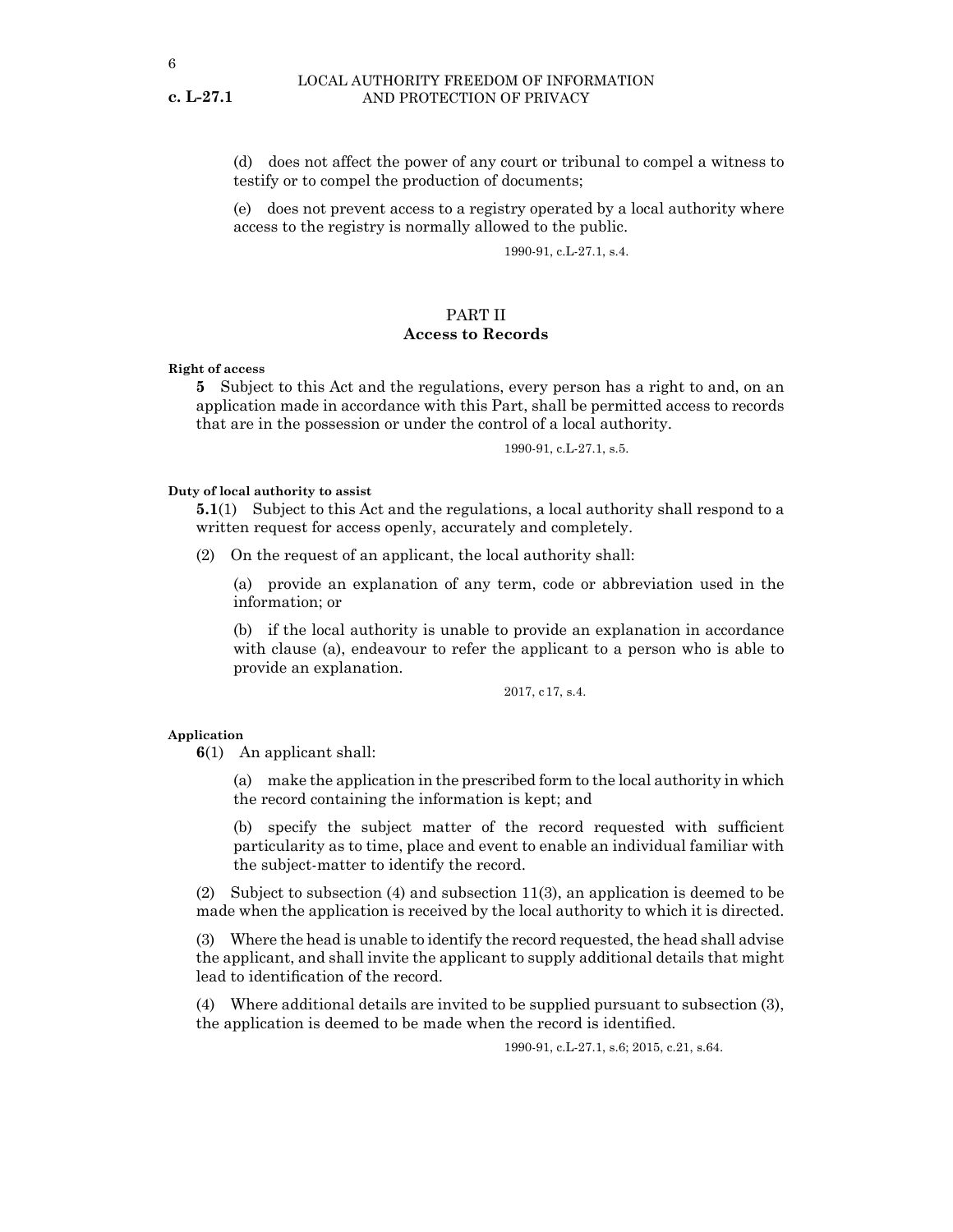7

#### **Response required**

**7**(1) Where an application is made pursuant to this Act for access to a record, the head of the local authority to which the application is made shall:

(a) consider the application and give written notice to the applicant of the head's decision with respect to the application in accordance with subsection (2); or

(b) transfer the application to another local authority or to a government institution in accordance with section 11.

(2) The head shall give written notice to the applicant within 30 days after the application is made:

(a) stating that access to the record or part of it will be given on payment of the prescribed fee and setting out the place where, or manner in which, access will be available;

(b) if the record requested is published, referring the applicant to the publication;

(c) if the record is to be published within 90 days, informing the applicant of that fact and of the approximate date of publication;

(d) stating that access is refused, setting out the reason for the refusal and identifying the specific provision of this Act on which the refusal is based;

(e) stating that access is refused for the reason that the record does not exist;

(f) stating that confirmation or denial of the existence of the record is refused pursuant to subsection (4); or

(g) stating that the request has been disregarded pursuant to section 43.1 and setting out the reason for which the request was disregarded.

(3) A notice given pursuant to subsection (2) is to state that the applicant may request a review by the commissioner within one year after the notice is given.

(4) If an application is made with respect to a record that is exempt from access pursuant to section 14, 20 or 21 or subsection 28(1), the head may refuse to confirm or deny that the record exists or ever did exist.

(5) A head who fails to give notice pursuant to subsection (2) is deemed to have given notice, on the last day of the period set out in that subsection, of a decision to refuse to give access to the record.

1990-91, c.L-27.1, s.7; 2017, c17, s.7.

#### **Applications deemed abandoned**

**7.1**(1) If the head has invited the applicant to supply additional details pursuant to subsection  $6(3)$  or has given the applicant notice pursuant to clause  $7(2)(a)$  and the applicant does not respond within 30 days after receiving the invitation or notice, the application is deemed to be abandoned.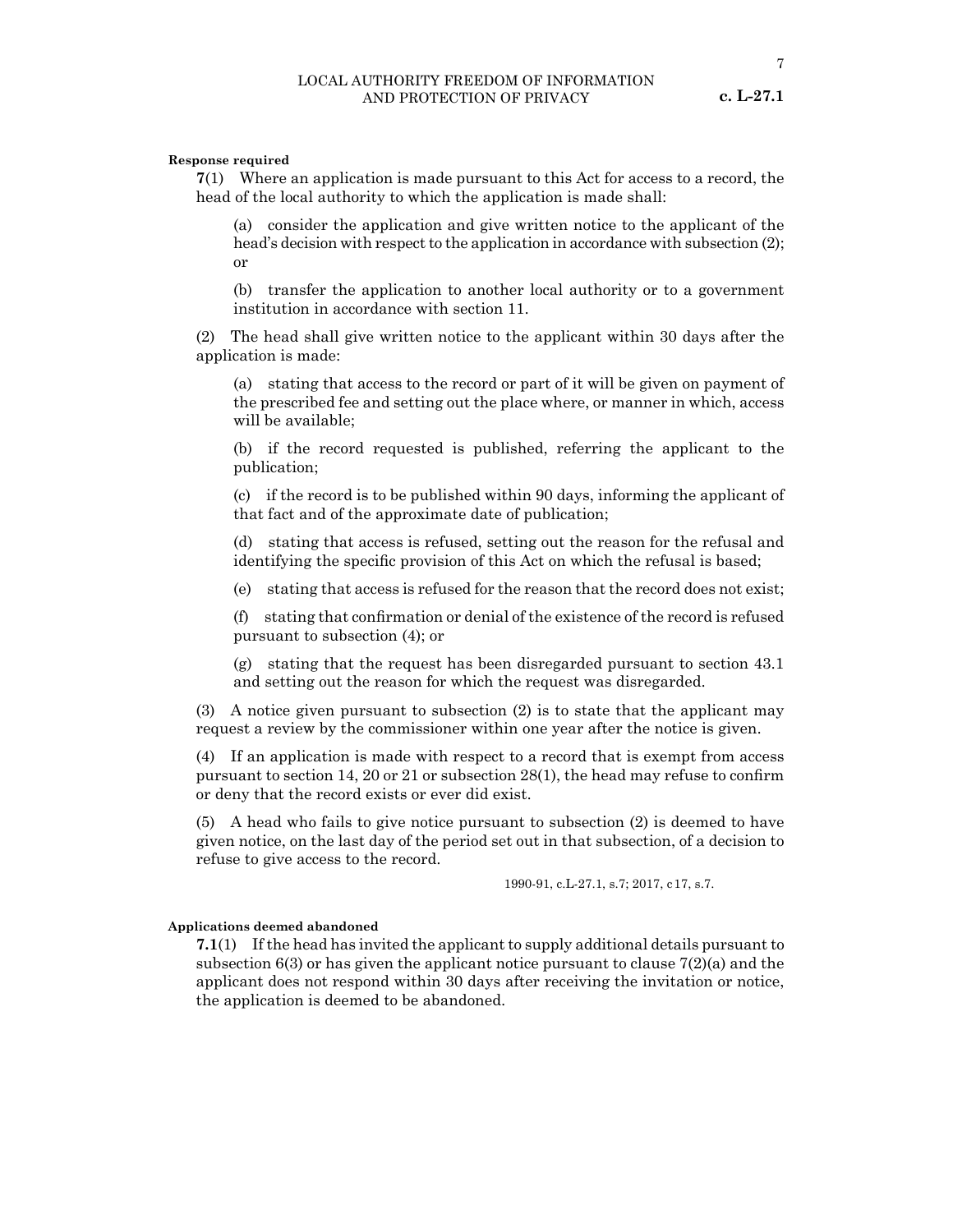(2) The head shall provide the applicant with a notice advising that the application is deemed to be abandoned.

(3) A notice provided pursuant to subsection (2) is to state that the applicant may request a review by the commissioner within one year after the notice is given.

2017, c17, s.6.

#### **Severability**

**8** Where a record contains information to which an applicant is refused access, the head shall give access to as much of the record as can reasonably be severed without disclosing the information to which the applicant is refused access.

1990-91, c.L-27.1, s.8.

#### **Fee**

**9**(1) An applicant who is given notice pursuant to clause 7(2)(a) is entitled to obtain access to the record on payment of the prescribed fee.

(2) Where the amount of fees to be paid by an applicant for access to records is greater than a prescribed amount, the head shall give the applicant a reasonable estimate of the amount, and the applicant shall not be required to pay an amount greater than the estimated amount.

(3) Where an estimate is provided pursuant to subsection (2), the time within which the head is required to give written notice to the applicant pursuant to subsection 7(2) is suspended until the applicant notifies the head that the applicant wishes to proceed with the application.

(4) Where an estimate is provided pursuant to subsection (2), the head may require the applicant to pay a deposit of an amount that does not exceed one-half of the estimated amount before a search is commenced for the records for which access is sought.

(5) Where a prescribed circumstance exists, the head may waive payment of all or any part of the prescribed fee.

1990-91, c.L-27.1, s.9.

#### **Manner of access**

**10**(1) If an applicant is entitled to access pursuant to subsection 9(1), a head shall provide the applicant with access to the record in accordance with this section.

(2) Subject to subsection (3), if a record is in electronic form, a head shall give access to the record in electronic form if:

(a) it can be produced using the normal computer hardware and software and technical expertise of the local authority;

(b) producing it would not interfere unreasonably with the operations of the local authority; and

(c) it is reasonably practicable to do so.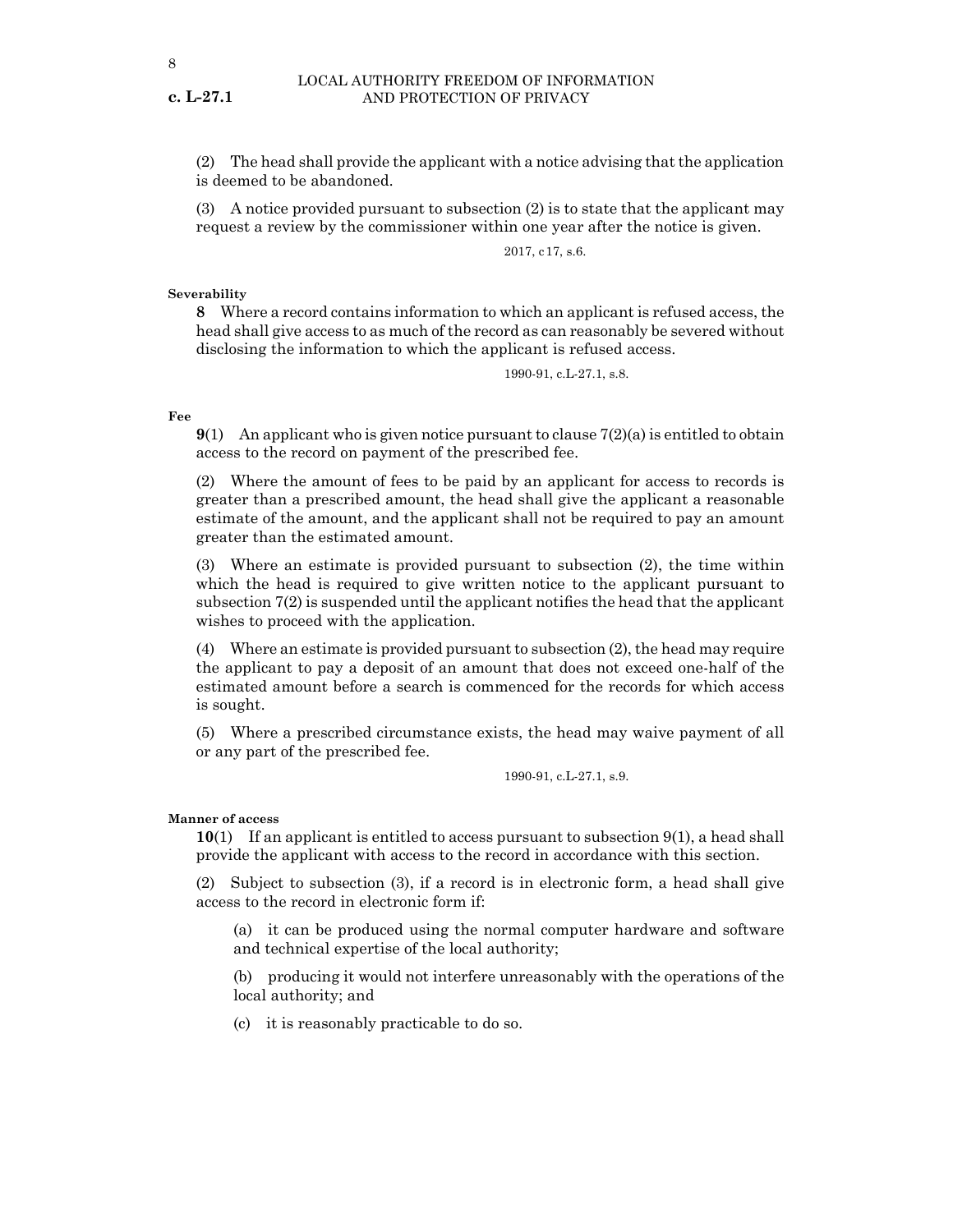9

(3) If a record is a microfilm, film, sound or video recording or machine-readable record, a head may give access to the record:

(a) by permitting the applicant to examine a transcript of the record;

(b) by providing the applicant with a copy of the transcript of the record; or

(c) in the case of a record produced for visual or aural reception, by permitting the applicant to view or hear the record or by providing the applicant with a copy of it.

(4) A head may give access to a record:

(a) by providing the applicant with a copy of the record; or

(b) if it is not reasonable to reproduce the record, by giving the applicant an opportunity to examine the record.

2017, c17, s.7.

#### **Transfer of application**

**11**(1) Where the head of the local authority to which an application is made considers that another local authority or a government institution has a greater interest in the record, the head:

(a) may, within 15 days after the application is made, transfer the application and, if necessary, the record to the other local authority or government institution; and

(b) if a record is transferred pursuant to clause (a), shall give written notice of the transfer and the date of the transfer to the applicant.

(2) For the purposes of this section, another local authority or a government institution has a greater interest in a record if:

(a) the record was originally prepared in or for the other local authority or the government institution; or

(b) the other local authority or the government institution was the first to obtain the record or a copy of the record.

(3) For the purposes of section 7 and section 7 of *The Freedom of Information and Protection of Privacy Act*, an application that is transferred pursuant to subsection (1) is deemed to have been made to the local authority or the government institution on the day of the transfer.

(4) Where the application is transferred to a government institution, *The Freedom of Information and Protection of Privacy Act*, and not this Act, applies to the application.

1990-91, c.L-27.1, s.11.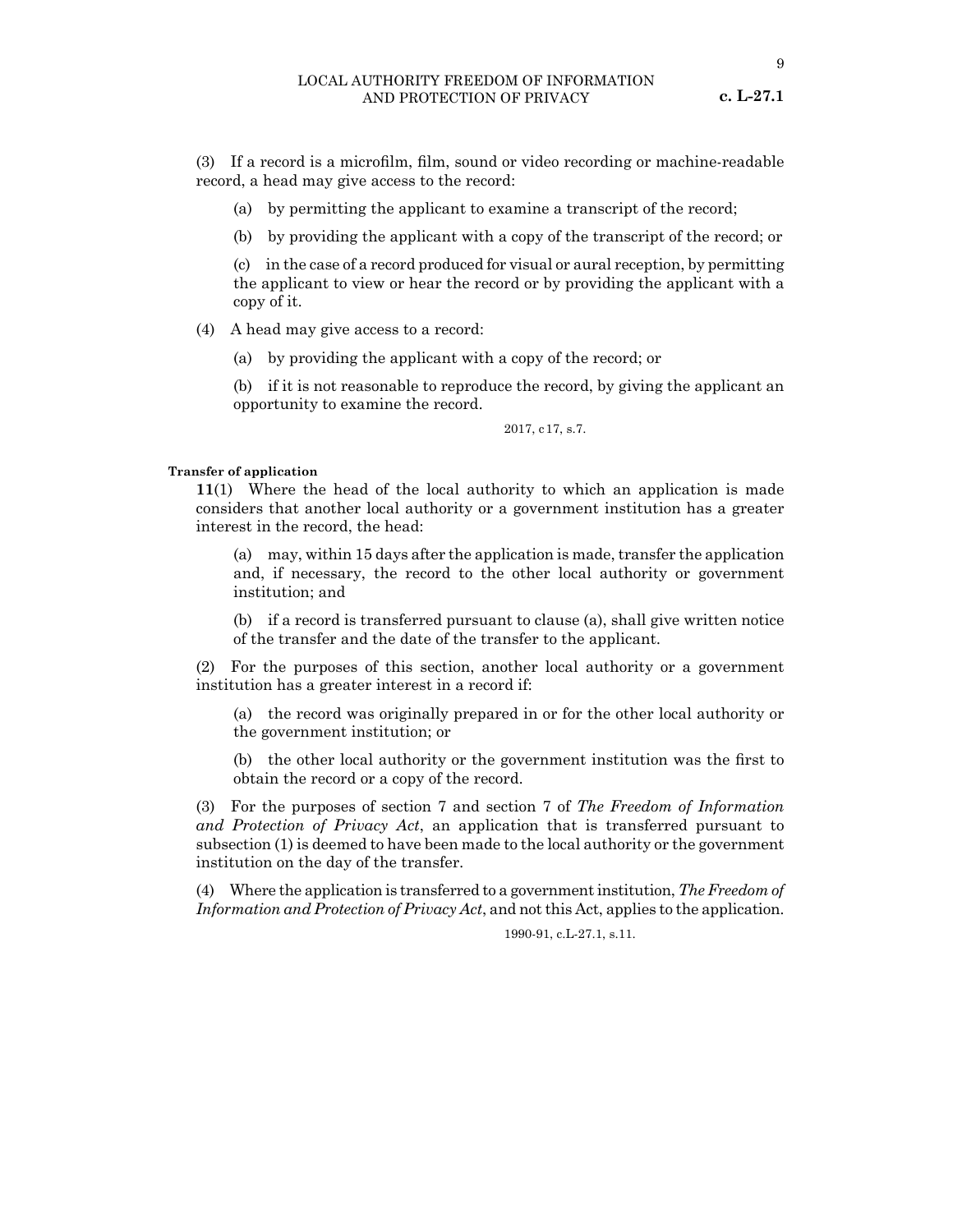#### **Extension of time**

**12**(1) The head of a local authority may extend the period set out in section 7 or 11 for a reasonable period not exceeding 30 days:

(a) where:

(i) the application is for access to a large number of records or necessitates a search through a large number of records; or

(ii) there is a large number of requests;

and completing the work within the original period would unreasonably interfere with the operations of the local authority;

(b) where consultations that are necessary to comply with the application cannot reasonably be completed within the original period; or

(c) where a third party notice is required to be given pursuant to subsection 33(1).

(2) A head who extends a period pursuant to subsection (l) shall give notice of the extension to the applicant within 30 days after the application is made.

(3) Within the period of extension, the head shall give written notice to the applicant in accordance with section 7.

1990-91, c.L-27.1, s.12.

#### PART III **Exemptions**

#### **Records from other governments**

**13**(1) A head shall refuse to give access to information contained in a record that was obtained in confidence, implicitly or explicitly, from:

(a) the Government of Canada or its agencies, Crown corporations or other institutions;

(b) the Government of Saskatchewan or a government institution;

(c) the government of another province or territory of Canada, or its agencies, Crown corporations or other institutions;

- (d) the government of a foreign jurisdiction or its institutions; or
- (e) an international organization of states or its institutions;

unless the government or institution from which the information was obtained consents to the disclosure or makes the information public.

(2) A head may refuse to give access to information contained in a record that was obtained in confidence, implicitly or explicitly, from another local authority or a similar body in another province or territory of Canada.

1990-91, c.L-27.1, s.13.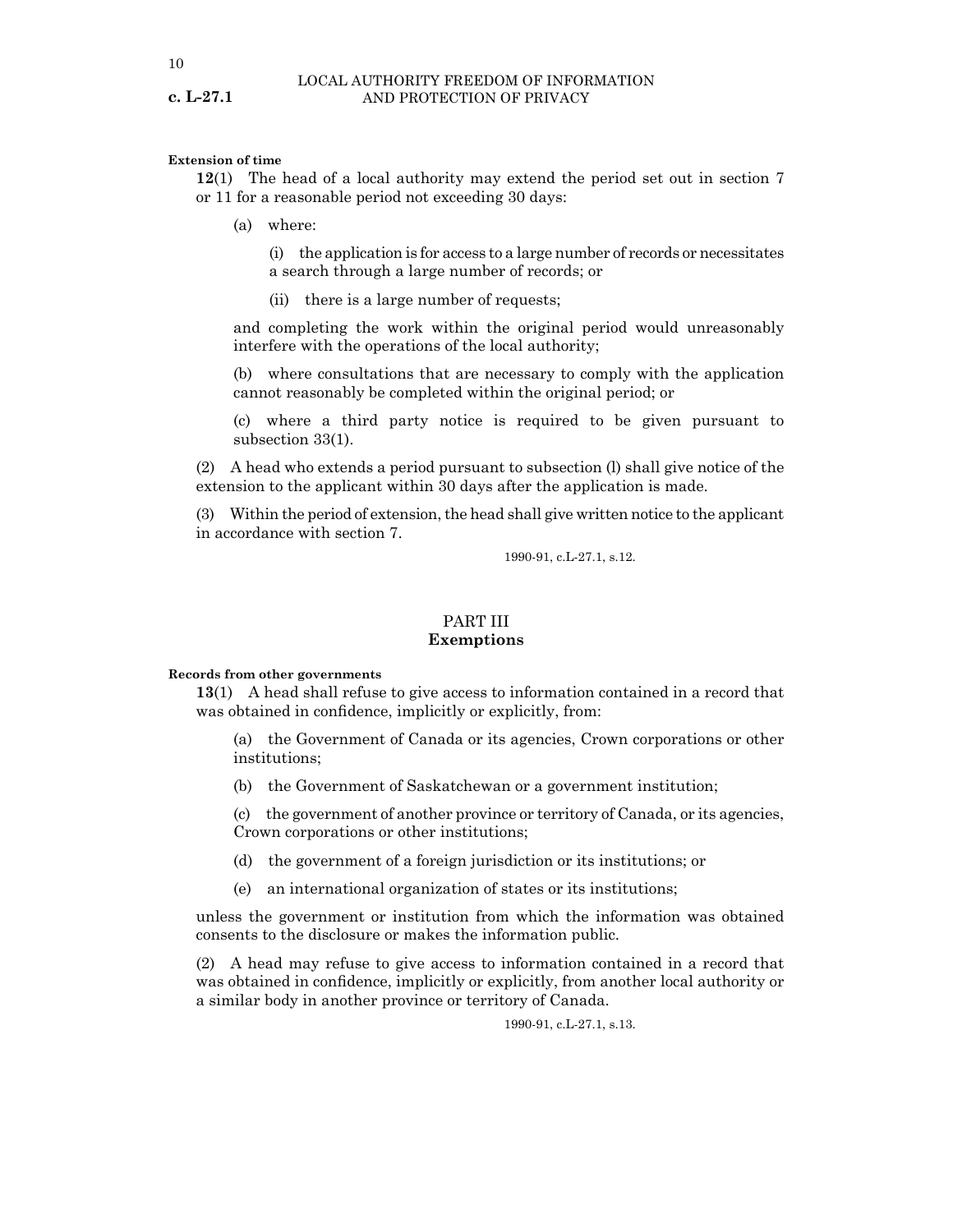#### **Law enforcement and investigations**

**14**(1) A head may refuse to give access to a record, the release of which could:

(a) prejudice, interfere with or adversely affect the detection, investigation, prevention or prosecution of an offence or the security of a centre of lawful detention;

(a.1) prejudice, interfere with or adversely affect the detection, investigation or prevention of an act or omission that might constitute a terrorist activity as defined in the *Criminal Code*;

- (b) be injurious to the enforcement of:
	- (i) an Act or a regulation;

(ii) an Act of the Parliament of Canada or a regulation made pursuant to an Act of the Parliament of Canada; or

(iii) a resolution or bylaw;

(c) interfere with a lawful investigation or disclose information with respect to a lawful investigation;

(d) be injurious to the local authority in the conduct of existing or anticipated legal proceedings;

(e) reveal investigative techniques or procedures currently in use or likely to be used;

(f) disclose the identity of a confidential source of information or disclose information furnished by that source with respect to a lawful investigation or a law enforcement matter;

(g) deprive a person of a fair trial or impartial adjudication;

(h) facilitate the escape from custody of an individual who is under lawful detention;

(i) reveal law enforcement intelligence information;

(j) facilitate the commission of an offence or tend to impede the detection of an offence;

(k) interfere with a law enforcement matter or disclose information respecting a law enforcement matter;

(k.1) endanger the life or physical safety of a law enforcement officer or any other person;

(k.2) reveal any information relating to or used in the exercise of prosecutorial discretion;

(k.3) reveal a record that has been seized by a law enforcement officer in accordance with an Act or Act of Parliament.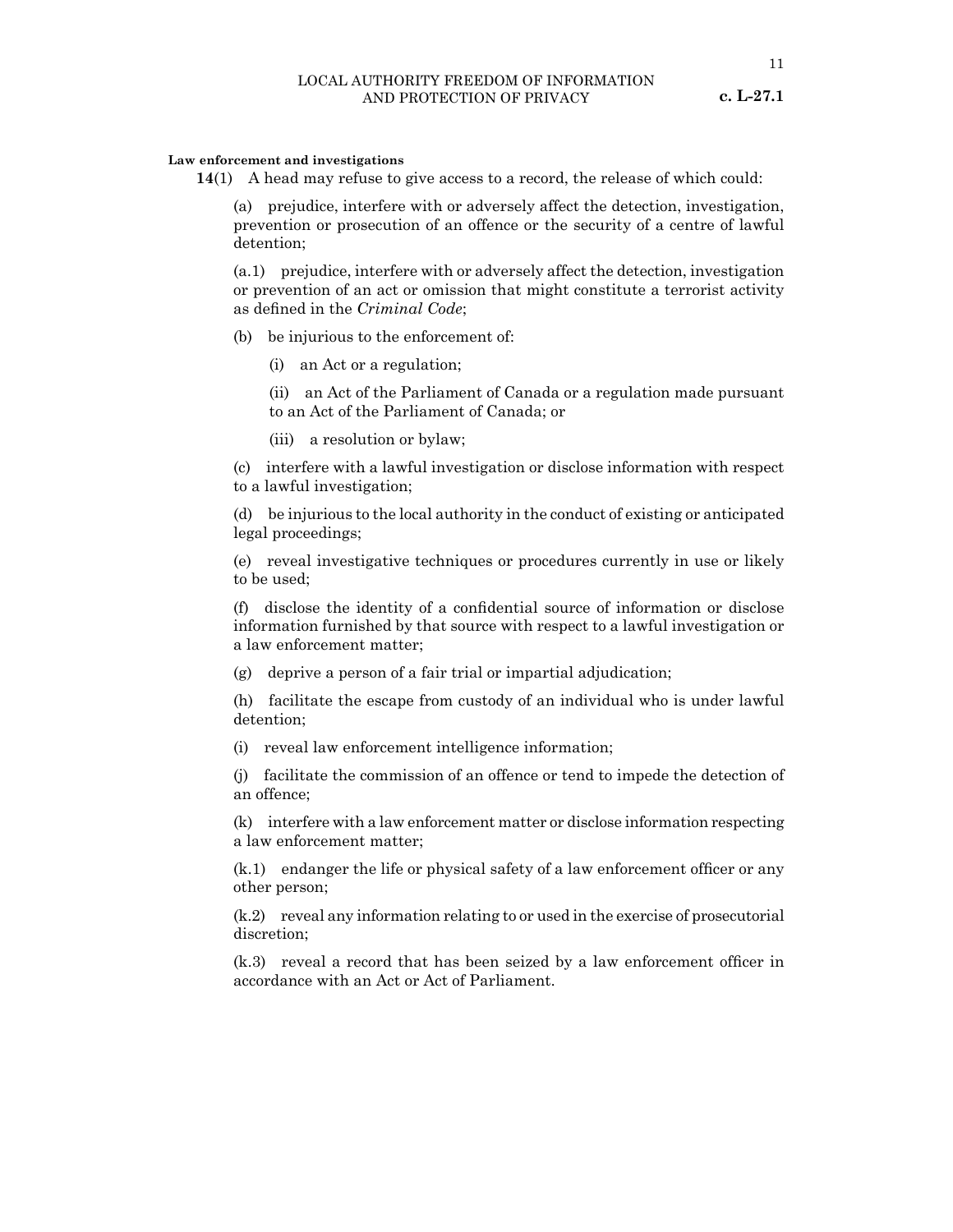(l) reveal technical information relating to weapons or potential weapons; or

(m) reveal the security arrangements of particular vehicles, buildings or other structures or systems, including computer or communication systems, or methods employed to protect those vehicles, buildings, structures or systems.

(2) Subsection (1) does not apply to a record that:

(a) provides a general outline of the structure or programs of a law enforcement agency; or

(b) reports, by means of statistical analysis or otherwise, on the degree of success achieved in a law enforcement program.

> 1990-91, c.L-27.1, s.14; 2003, c.29, s.33 2017, c17, s.8.

#### **Documents of a local authority**

**15**(1) A head may refuse to give access to a record that:

- (a) contains a draft of a resolution or bylaw; or
- (b) discloses agendas or the substance of deliberations of meetings of a local authority if:

(i) an Act authorizes holding the meetings in the absence of the public; or

(ii) the matters discussed at the meetings are of such a nature that access to the records could be refused pursuant to this Part or Part IV.

(2) Subject to section 29, a head shall not refuse to give access pursuant to subsection (1) to a record where the record has been in existence for more than 25 years.

1990-91, c.L-27.1, s.15.

#### **Advice from officials**

**16**(1) Subject to subsection (2), a head may refuse to give access to a record that could reasonably be expected to disclose:

(a) advice, proposals, recommendations, analyses or policy options developed by or for the local authority;

(b) consultations or deliberations involving officers or employees of the local authority;

(c) positions, plans, procedures, criteria or instructions developed for the purpose of contractual or other negotiations by or on behalf of the local authority, or considerations that relate to those negotiations;

(d) plans that relate to the management of personnel or the administration of the local authority and that have not yet been implemented; or

(e) information, including the proposed plans, policies or projects of the local authority, the disclosure of which could reasonably be expected to result in disclosure of a pending policy or budgetary decision.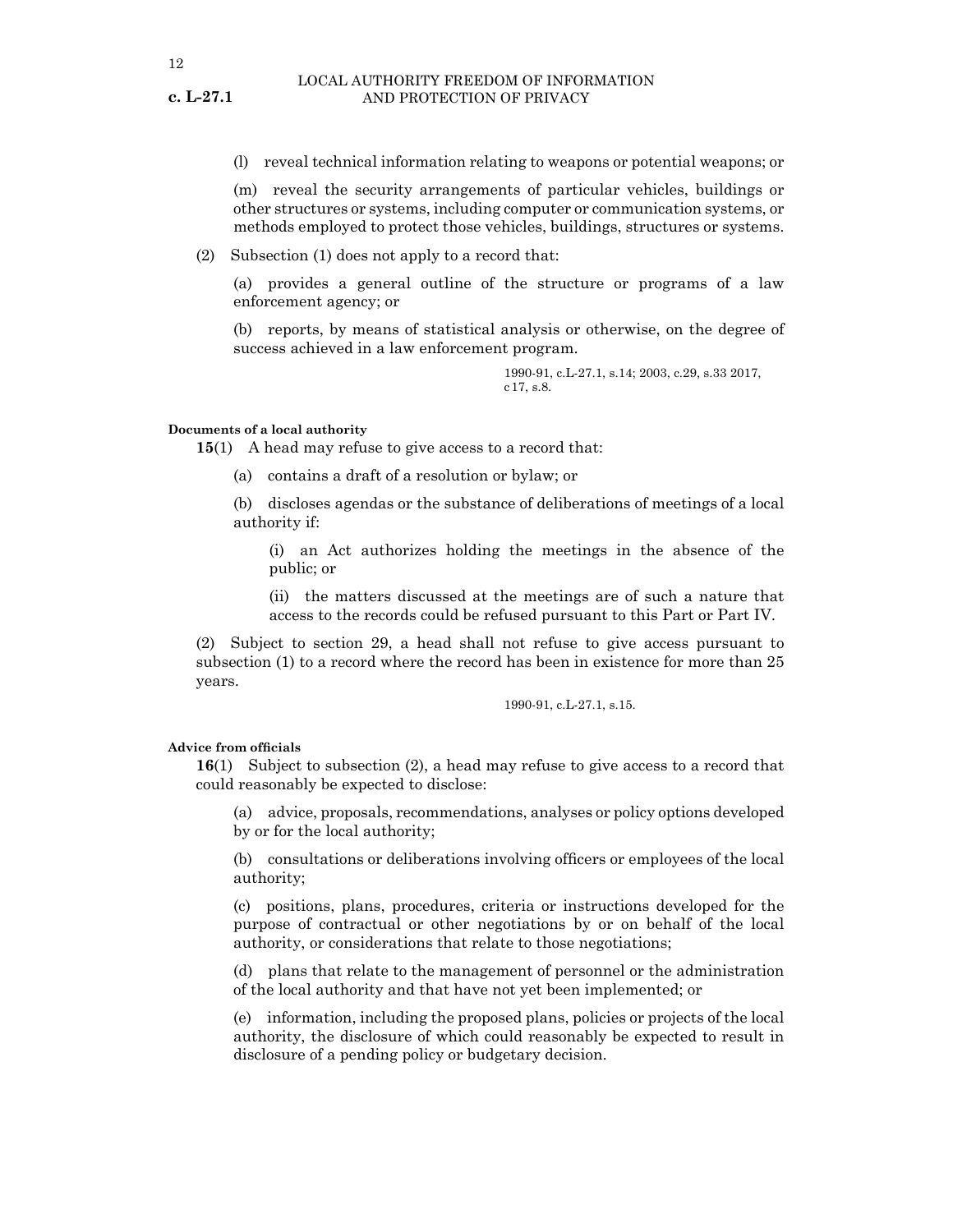13

- (2) This section does not apply to a record that:
	- (a) has been in existence for more than 25 years;

(b) is an official record that contains a statement of the reasons for a decision that is made in the exercise of a discretionary power or an adjudicative function;

(c) is the result of product or environmental testing carried out by or for a local authority, unless the testing was conducted:

(i) as a service to a person, a group of persons or an organization other than the local authority, and for a fee; or

- (ii) as preliminary or experimental tests for the purpose of:
	- (A) developing methods of testing; or
	- (B) testing products for possible purchase;
- (d) is a statistical survey;

(e) is the result of background research of a scientific or technical nature undertaken in connection with the formulation of a policy proposal; or

 $(f)$  is:

(i) an instruction or guide-line issued to the officers or employees of a local authority; or

(ii) a substantive rule or statement of policy that has been adopted by a local authority for the purpose of interpreting an Act, regulation, resolution or bylaw or administering a program or activity of the local authority.

(3) A head may refuse to give access to any report, statement, memorandum, recommendation, document, information, data or record, within the meaning of section 10 of *The Evidence Act*, that, pursuant to that section, is not admissible as evidence in any legal proceeding.

1990-91, c.L-27.1, s.16; 2006, c.19, s.10.

#### **Economic and other interests**

**17**(1) Subject to subsection (3), a head may refuse to give access to a record that could reasonably be expected to disclose:

- (a) trade secrets;
- (b) financial, commercial, scientific, technical or other information:
	- (i) in which the local authority has a proprietary interest or a right of use; and

(ii) that has monetary value or is reasonably likely to have monetary value;

(c) scientific or technical information obtained through research by an employee of the local authority, the disclosure of which could reasonably be expected to deprive the employee of priority of publication;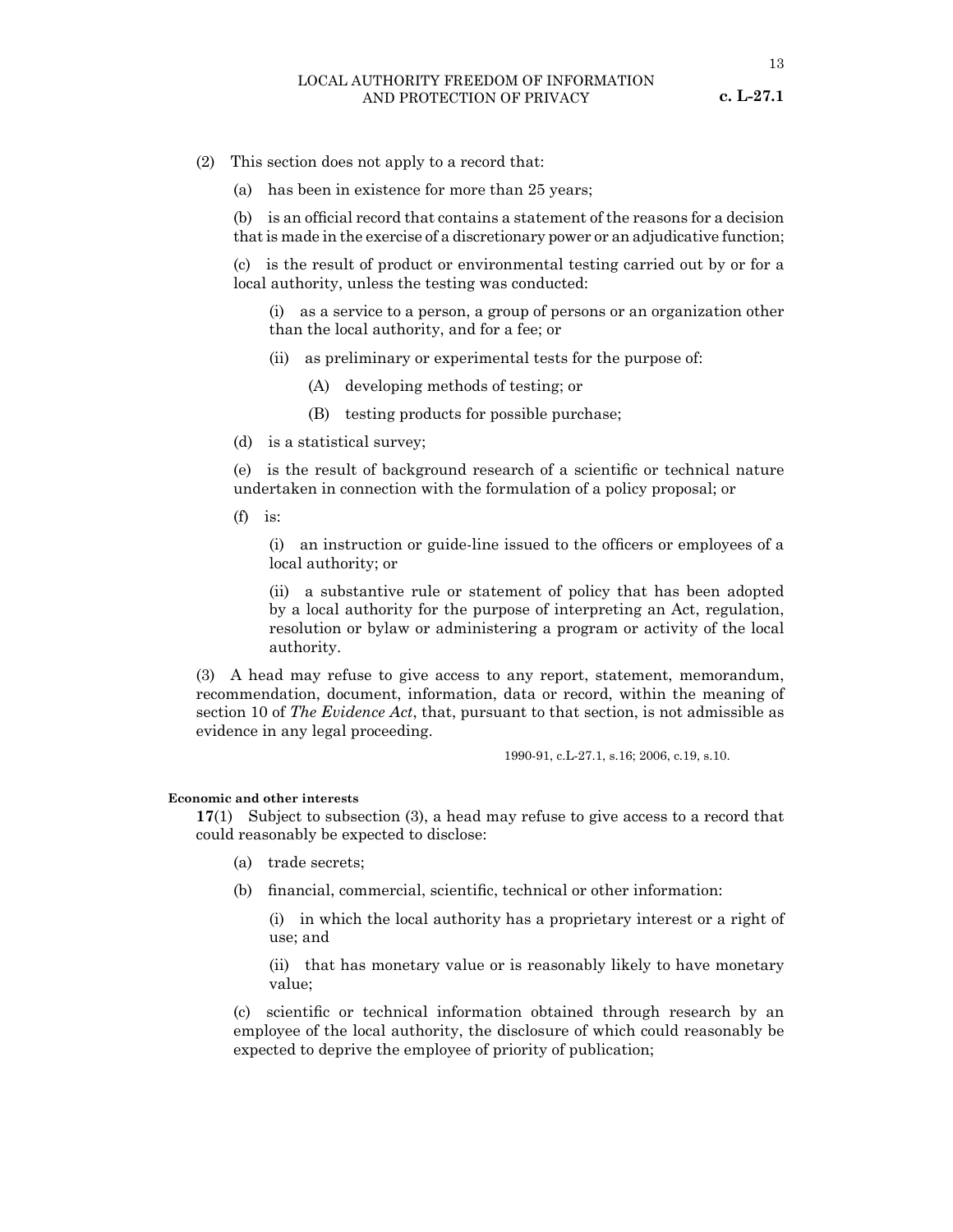**c. L-27.1**

(d) information, the disclosure of which could reasonably be expected to interfere with contractual or other negotiations of the local authority;

(e) positions, plans, procedures, criteria or instructions developed for the purpose of contractual or other negotiations by or on behalf of the local authority, or considerations that relate to those negotiations;

(f) information, the disclosure of which could reasonably be expected to prejudice the economic interest of the local authority; or

(g) information, the disclosure of which could reasonably be expected to result in an undue benefit or loss to a person.

(2) A head shall not refuse, pursuant to subsection (1), to give access to a record that contains the results of product or environmental testing carried out by or for the local authority, unless the testing was conducted:

(a) as a service to a person, a group of persons or an organization other than the local authority, and for a fee; or

(b) as preliminary or experimental tests for the purpose of:

- (i) developing methods of testing; or
- (ii) testing products for possible purchase.

(3) The head of the University of Saskatchewan, the University of Regina or a facility designated as a hospital or a health centre pursuant to *The Provincial Health Authority Act* may refuse to disclose details of the academic research being conducted by an employee of the university, hospital or health centre, as the case may be, in the course of the employee's employment.

(4) Notwithstanding subsection (3), where possible, the head of the University of Saskatchewan, the University of Regina or a facility designated as a hospital or a health centre pursuant to *The Provincial Health Authority Act* shall disclose:

- (a) the title of; and
- (b) the amount of funding being received with respect to;

the academic research mentioned in subsection (3).

1990-91, c.L-27.1, s.17; 2002, c.R-8.2, s.105; 2017, cP-30.3, s.11-1.

#### **Third party information**

**18**(1) Subject to Part V and this section, a head shall refuse to give access to a record that contains:

(a) trade secrets of a third party;

(b) financial, commercial, scientific, technical or labour relations information that is supplied in confidence, implicitly or explicitly, to the local authority by a third party;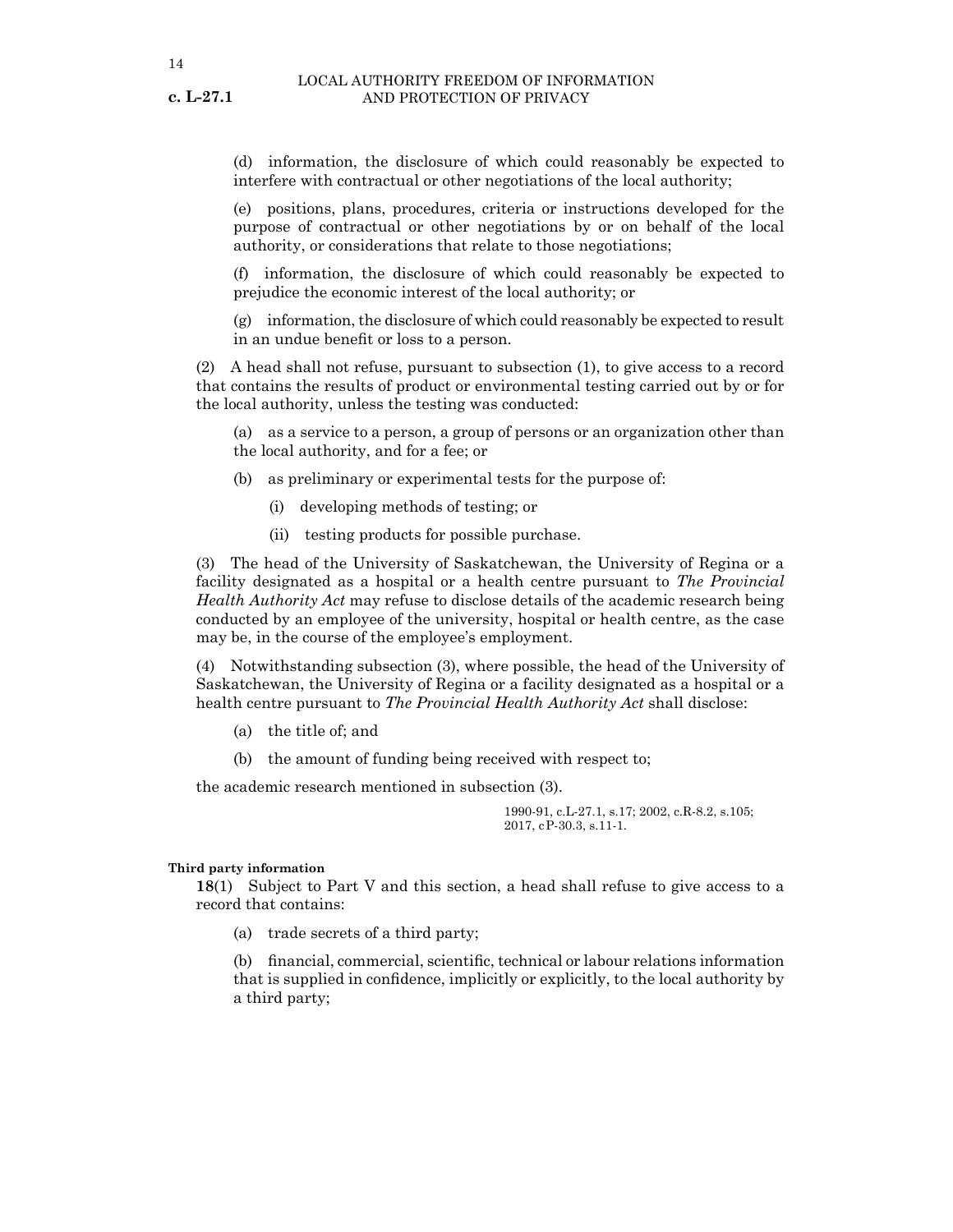- **c. L-27.1**
- (c) information, the disclosure of which could reasonably be expected to:
	- (i) result in financial loss or gain to;
	- (ii) prejudice the competitive position of; or
	- (iii) interfere with the contractual or other negotiations of;

a third party; or

(d) a statement of a financial account relating to a third party with respect to the provision of routine services from a local authority.

(2) A head may give access to a record that contains information described in subsection (1) with the written consent of the third party to whom the information relates.

(3) Subject to Part V, a head may give access to a record that contains information described in clauses (1)(b) to (d) if:

(a) disclosure of that information could reasonably be expected to be in the public interest as it relates to public health, public safety or protection of the environment; and

(b) the public interest in disclosure could reasonably be expected to clearly outweigh in importance any:

- (i) financial loss or gain to;
- (ii) prejudice to the competitive position of; or
- (iii) interference with contractual or other negotiations of;

a third party.

1990-91, c.L-27.1, s.18.

#### **Testing procedures, tests and audits**

**19** A head may refuse to give access to a record that contains information relating to:

- (a) testing or auditing procedures or techniques; or
- (b) details of specific tests to be given or audits to be conducted;

if disclosure could reasonably be expected to prejudice the use or results of particular tests or audits.

1990-91, c.L-27.1, s.19.

#### **Danger to health or safety**

**20** A head may refuse to give access to a record if the disclosure could threaten the safety or the physical or mental health of an individual.

1990-91, c.L-27.1, s.20.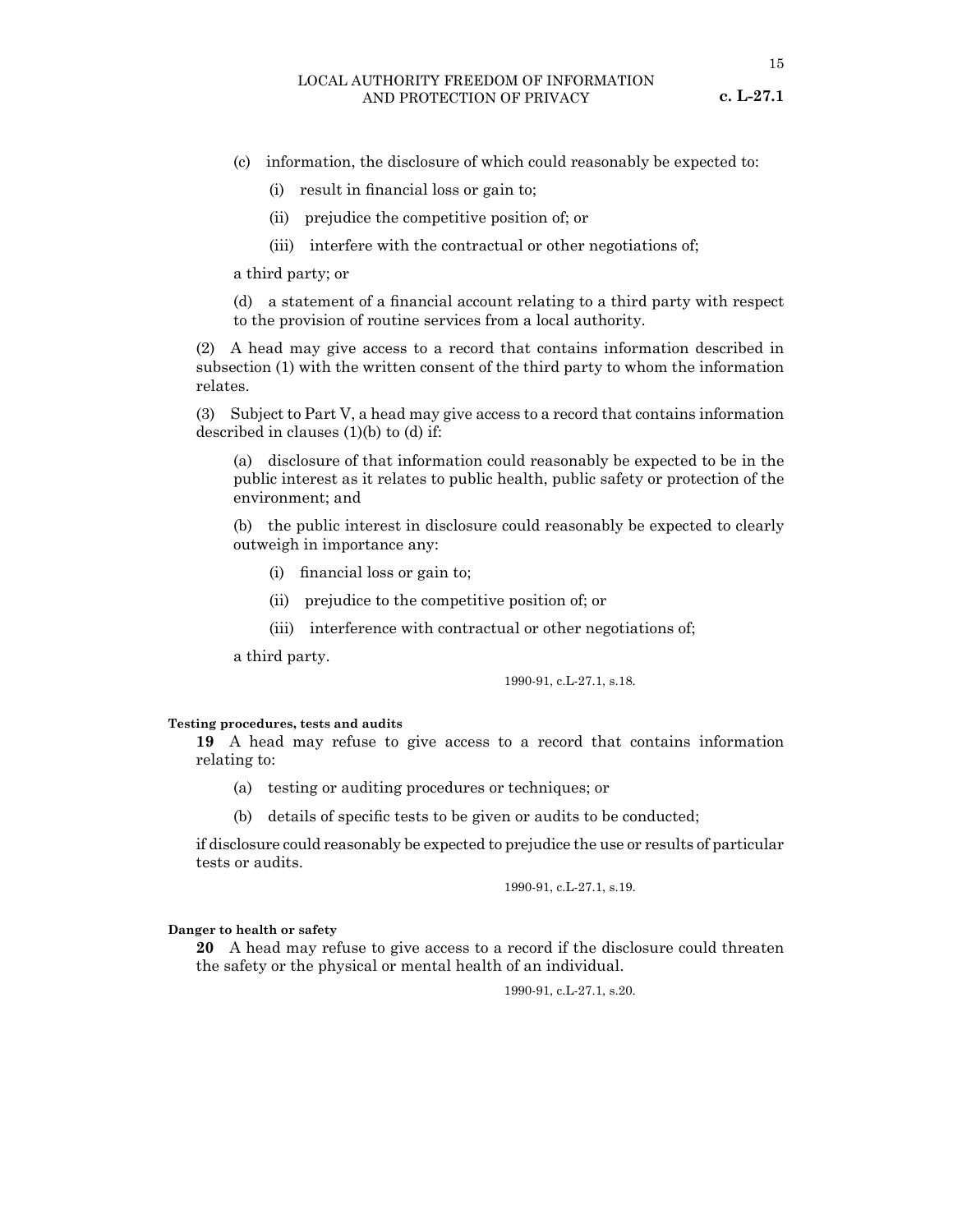#### **Solicitor-client privilege**

**21** A head may refuse to give access to a record that:

(a) contains any information that is subject to any privilege that is available at law, including solicitor-client privilege;

(b) was prepared by or for legal counsel for the local authority in relation to a matter involving the provision of advice or other services by legal counsel; or

(c) contains correspondence between legal counsel for the local authority and any other person in relation to a matter involving the provision of advice or other services by legal counsel.

1990-91, c.L-27.1, s.21; 2017, c17, s.9.

#### **Confidentiality provisions in other enactments**

**22**(1) Where a provision of:

- (a) any other Act;
- (b) a regulation made pursuant to any other Act; or
- (c) a resolution or bylaw;

that restricts or prohibits access by any person to a record or information in the possession or under the control of a local authority conflicts with this Act or the regulations made pursuant to it, the provisions of this Act and the regulations made pursuant to it shall prevail.

(2) Subject to subsection (3), subsection (1) applies notwithstanding any provision in the other Act, regulation, resolution or bylaw that states that the provision is to apply notwithstanding any other Act or law.

- (3) Subsection (1) does not apply to:
	- (a) *The Health Information Protection Act*;
	- (a.01) Part VIII of *The Vital Statistics Act, 2009;*
	- (a.1) any prescribed Act or prescribed provisions of an Act; or
	- (b) any prescribed regulation or prescribed provisions of a regulation;

and the provisions mentioned in clauses (a),  $(a.01)$ ,  $(a.1)$  and (b) shall prevail.

1990-91, c.L-27.1, s.22; 1999, c.H-0.021, s.68; 2009, c.32, s.7.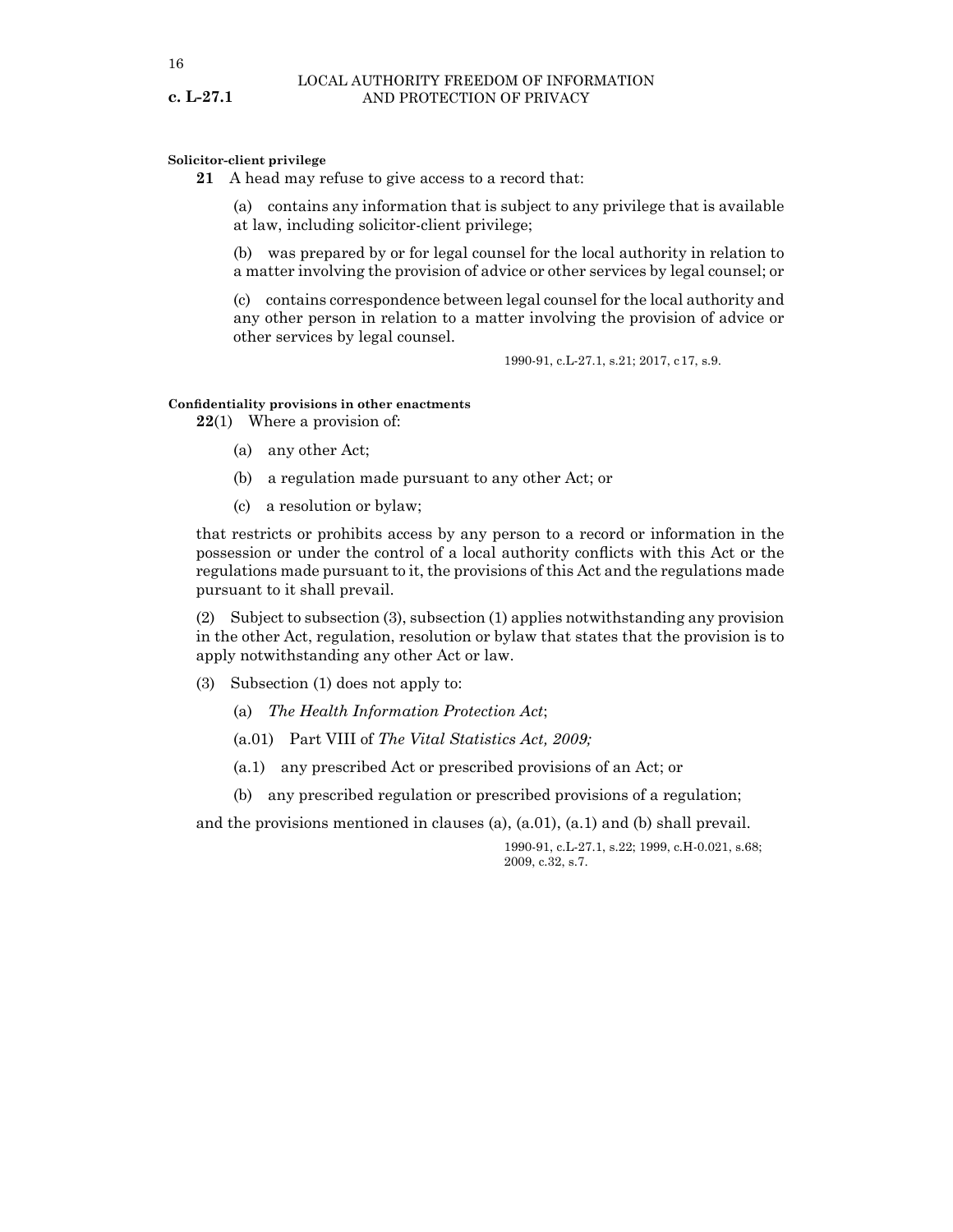# PART IV

#### **Protection of Privacy**

#### **Interpretation**

**23**(1) Subject to subsections (1.1) and (2), **"personal information"** means personal information about an identifiable individual that is recorded in any form, and includes:

(a) information that relates to the race, creed, religion, colour, sex, sexual orientation, family status or marital status, disability, age, nationality, ancestry or place of origin of the individual;

(b) information that relates to the education or the criminal or employment history of the individual or information relating to financial transactions in which the individual has been involved;

(c) information that relates to health care that has been received by the individual or to the health history of the individual;

(d) any identifying number, symbol or other particular assigned to the individual;

(e) the home or business address, home or business telephone number, fingerprints or blood type of the individual;

(f) the personal opinions or views of the individual except where they are about another individual;

 $(g)$  correspondence sent to a local authority by the individual that is implicitly or explicitly of a private or confidential nature, and replies to the correspondence that would reveal the content of the original correspondence, except where the correspondence contains the views or opinions of the individual with respect to another individual;

(h) the views or opinions of another individual with respect to the individual;

(i) information that was obtained on a tax return or gathered for the purpose of collecting a tax;

(j) information that describes an individual's finances, assets, liabilities, net worth, bank balance, financial history or activities or credit worthiness; or

(k) the name of the individual where:

(i) it appears with other personal information that relates to the individual; or

(ii) the disclosure of the name itself would reveal personal information about the individual.

(1.1) On and after the coming into force of subsections 4(3) and (6) of *The Health Information Protection Act*, with respect to a local authority that is a trustee as defined in that Act, **"personal information"** does not include information that constitutes personal health information as defined in that Act.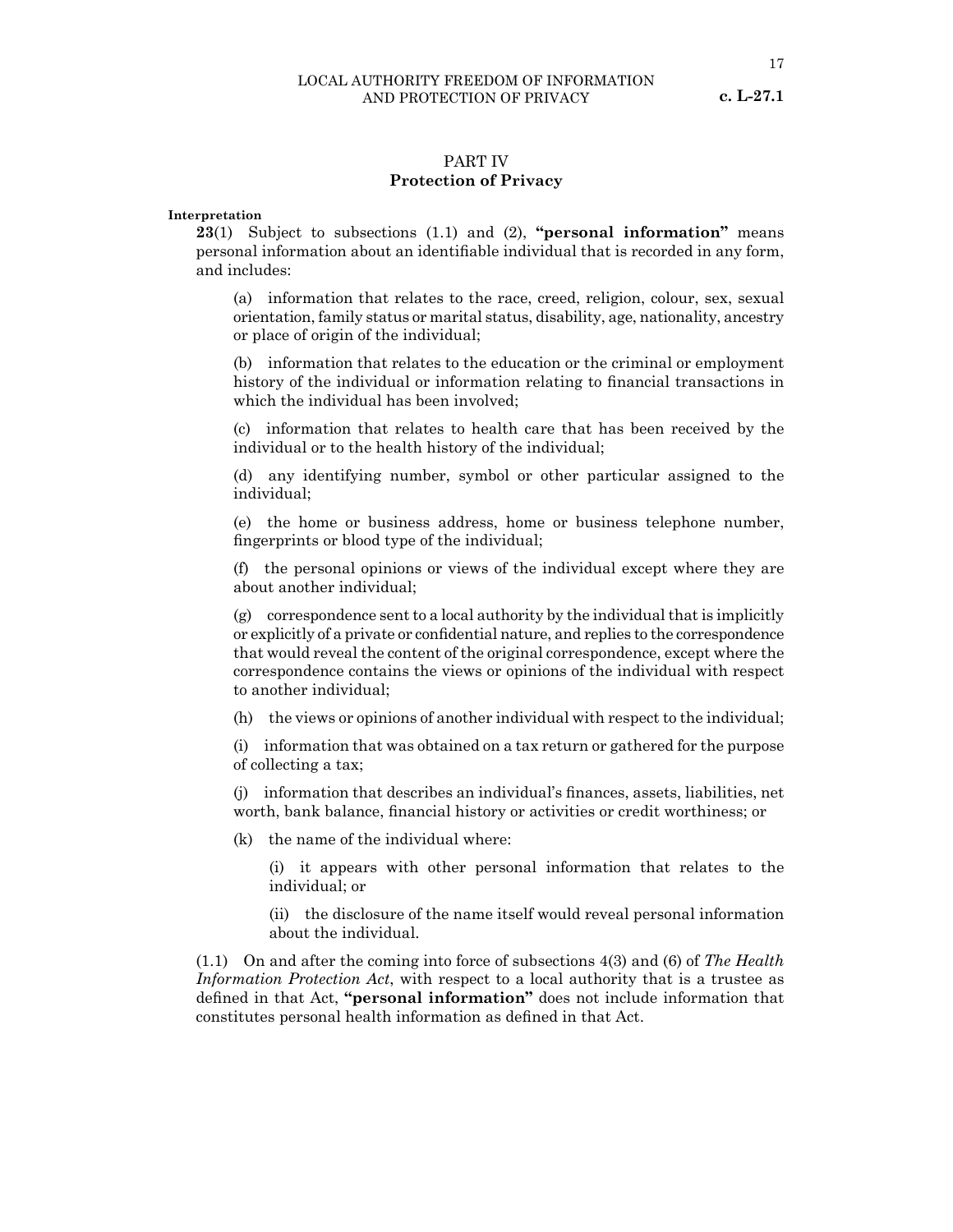### (2) **"Personal information"** does not include information that discloses:

(a) the classification, salary, discretionary benefits or employment responsibilities of an individual who is or was an officer or employee of a local authority;

(b) the personal opinions or views of an individual employed by a local authority given in the course of employment, other than personal opinions or views with respect to another individual;

(c) financial or other details of a contract for personal services;

(d) details of a licence, permit or other similar discretionary benefit granted to an individual by a local authority;

(e) details of a discretionary benefit of a financial nature granted to an individual by a local authority;

(f) expenses incurred by an individual travelling at the expense of a local authority;

(g) the academic ranks or departmental designations of members of the faculties of the University of Saskatchewan or the University of Regina; or

(h) the degrees, certificates or diplomas received by individuals from the Saskatchewan Polytechnic, the University of Saskatchewan or the University of Regina.

(3) Notwithstanding clauses (2)(d) and (e), **"personal information"** includes information that:

(a) is supplied by an individual to support an application for a discretionary benefit; and

(b) is personal information within the meaning of subsection (1).

1990-91, c.L-27.1, s.23; 1999, c.H-0.021, s.68; 2001, c.50, s.10; 2014, c.S-32.21, s.34.

#### **Duty of local authority to protect**

**23.1** Subject to the regulations, a local authority shall establish policies and procedures to maintain administrative, technical and physical safeguards that:

(a) protect the integrity, accuracy and confidentiality of the personal information in its possession or under its control;

(b) protect against any reasonably anticipated:

(i) threat or hazard to the security or integrity of the personal information in its possession or under its control;

(ii) loss of the personal information in its possession or under its control; or

(iii) unauthorized access to or use, disclosure or modification of the personal information in its possession or under its control; and

(c) otherwise ensure compliance with this Act by its employees.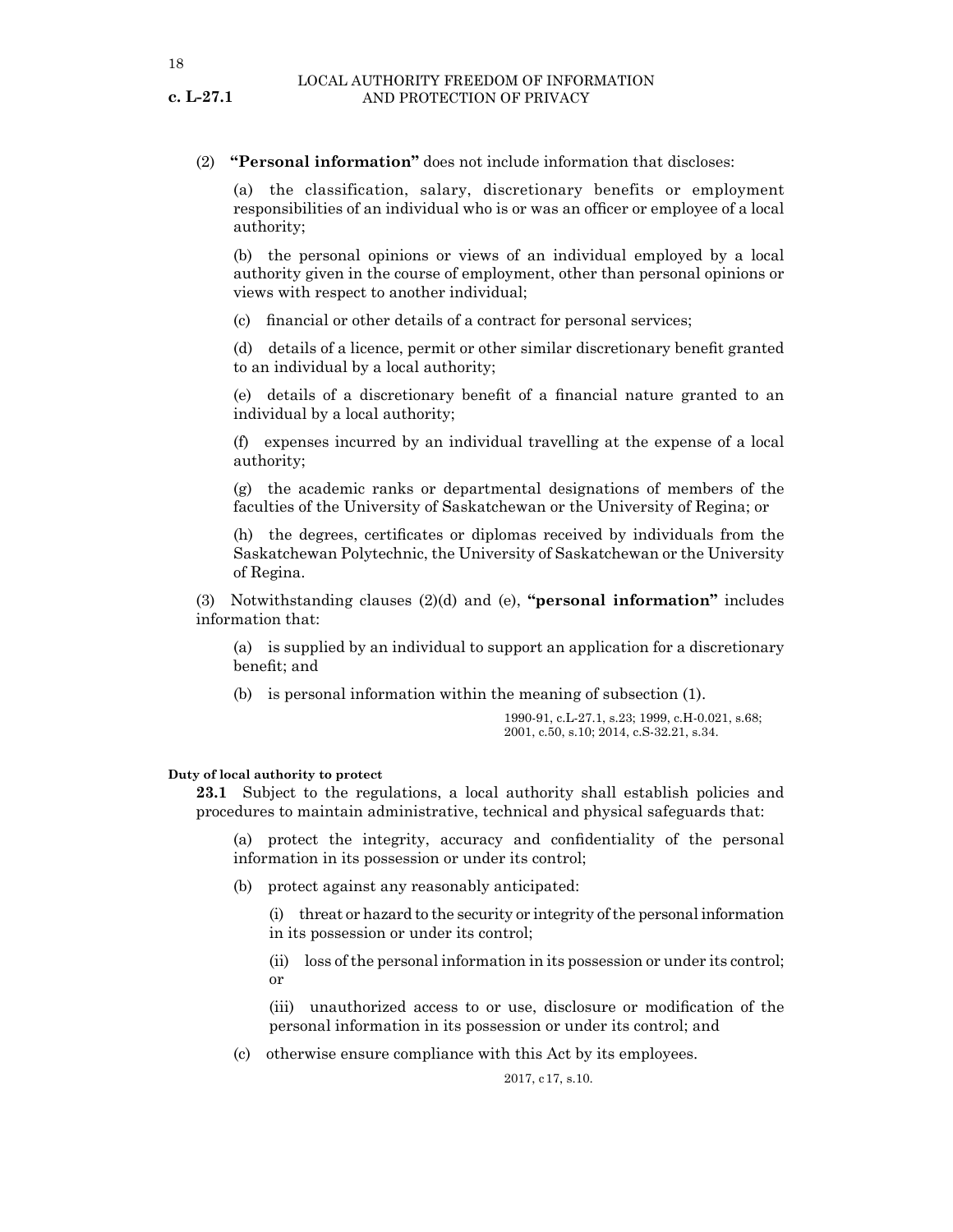#### LOCAL AUTHORITY FREEDOM OF INFORMATION AND PROTECTION OF PRIVACY

#### **c. L-27.1**

#### **Information management service provider**

**23.2**(1) A local authority may provide personal information to an information management service provider for the purpose of:

(a) having the information management service provider process, store, archive or destroy the personal information for the local authority;

(b) enabling the information management service provider to provide the local authority with information management or information technology services;

(c) having the information management service provider take possession or control of the personal information;

(d) combining records containing personal information; or

(e) providing consulting services.

(2) Before disclosing personal information to an information management service provider, the local authority shall enter into a written agreement with the information management service provider that:

(a) governs the access to and use, disclosure, storage, archiving, modification and destruction of the personal information;

(b) provides for the protection of the personal information; and

(c) meets the requirements of this Act and the regulations.

(3) An information management service provider shall not obtain access to, use, disclose, process, store, archive, modify or destroy personal information received from a local authority except for the purposes set out in subsection (1).

(4) An information management service provider shall comply with the terms and conditions of the agreement entered into pursuant to subsection (2).

2017, c17, s.10.

#### **Purpose of information**

**24** No local authority shall collect personal information unless the information is collected for a purpose that relates to an existing or proposed program or activity of the local authority.

1990-91, c.L-27.1, s.24.

#### **Manner of collection**

**25**(1) A local authority shall, where reasonably practicable, collect personal information directly from the individual to whom it relates.

(2) A local authority that collects personal information that is required by subsection (1) to be collected directly from an individual shall, where reasonably practicable, inform the individual of the purpose for which the information is collected.

(3) Subsections (1) and (2) do not apply where compliance with them might result in the collection of inaccurate information or defeat the purpose or prejudice the use for which the information is collected.

1990-91, c.L-27.1, s.25.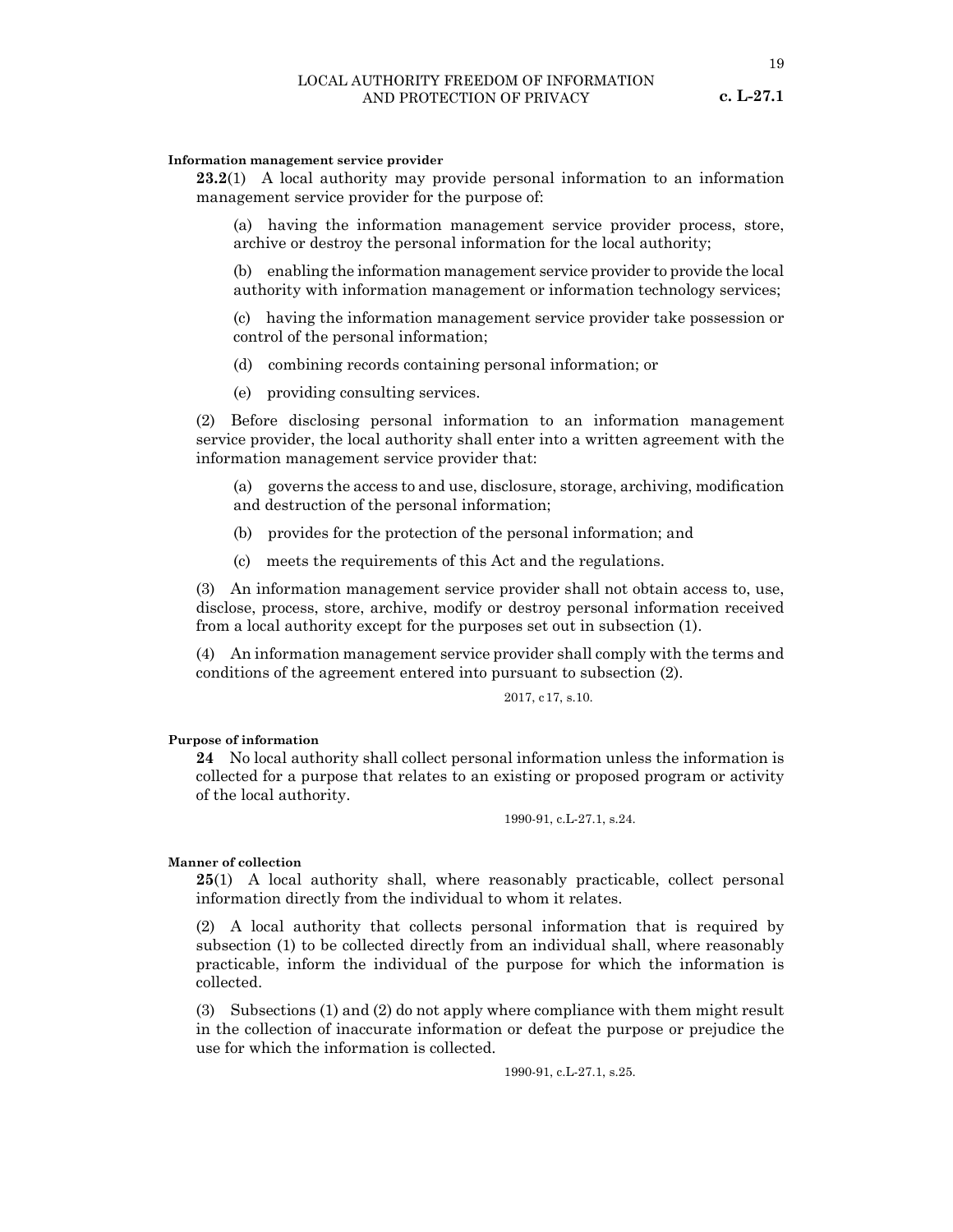#### **Standard of accuracy**

**26** A local authority shall ensure that personal information being used by the local authority for an administrative purpose is as accurate and complete as is reasonably possible.

1990-91, c.L-27.1, s.26.

#### **Use of personal information**

**27** No local authority shall use personal information under its control without the consent, given in the prescribed manner, of the individual to whom the information relates, except:

(a) for the purpose for which the information was obtained or compiled, or for a use that is consistent with that purpose; or

(b) for a purpose for which the information may be disclosed to the local authority pursuant to subsection 28(2).

1990-91, c.L-27.1, s.27.

#### **Disclosure of personal information**

**28**(1) No local authority shall disclose personal information in its possession or under its control without the consent, given in the prescribed manner, of the individual to whom the information relates except in accordance with this section or section 29.

(2) Subject to any other Act or regulation, personal information in the possession or under the control of a local authority may be disclosed:

(a) for the purpose for which the information was obtained or compiled by the local authority or for a use that is consistent with that purpose;

(b) for the purpose of complying with:

(i) a subpoena or warrant issued or order made by a court, person or body that has the authority to compel the production of information; or

(ii) rules of court that relate to the production of information;

(c) to the Attorney General for Saskatchewan or to his or her legal counsel for use in providing legal services to the Government of Saskatchewan or a government institution;

(d) to legal counsel for a local authority for use in providing legal services to the local authority;

(e) for the purpose of enforcing any legal right that the local authority has against any individual;

(f) for the purpose of locating an individual in order to collect a debt owing to the local authority by that individual or make a payment owing to that individual by the local authority;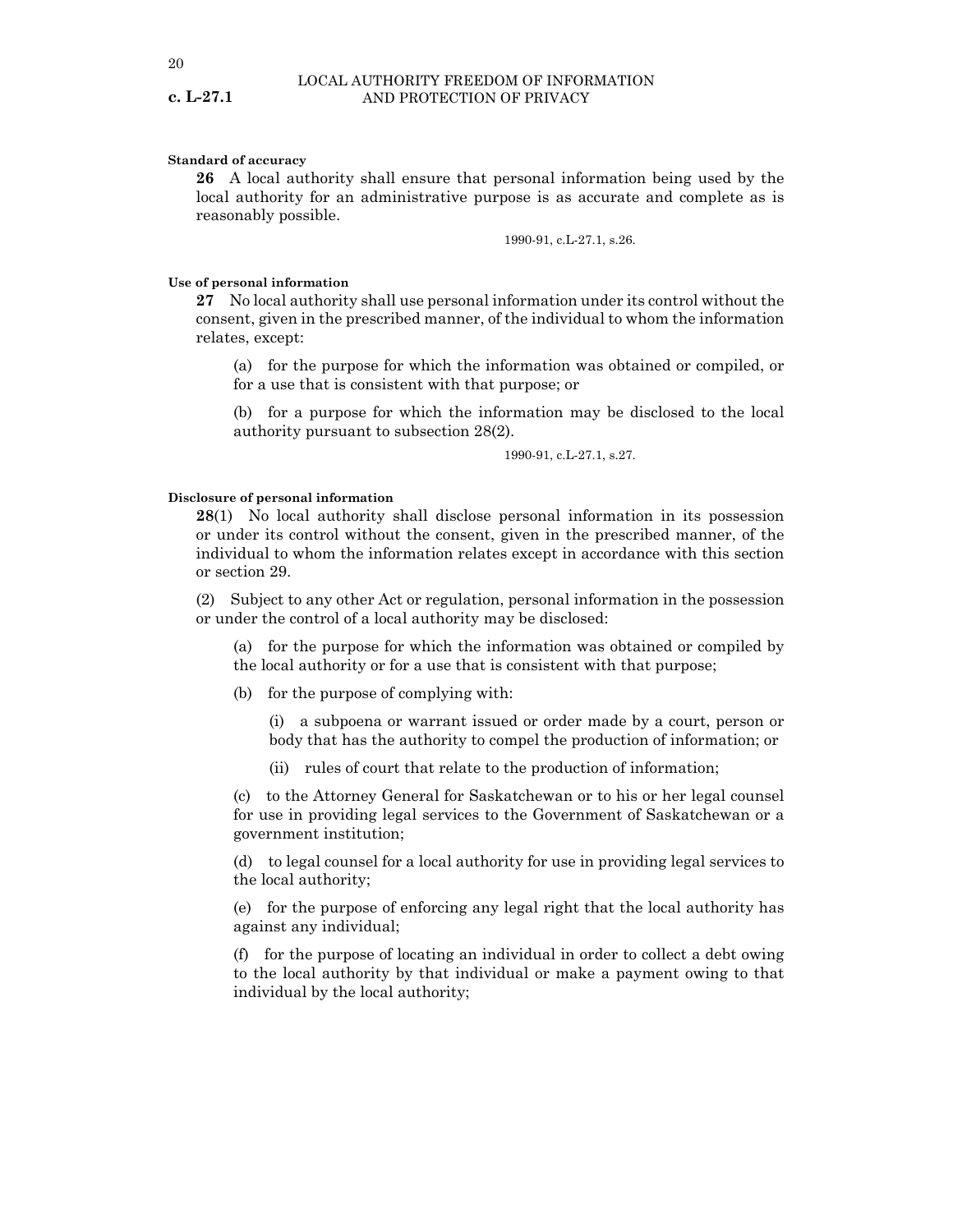- (g) to a prescribed law enforcement agency or a prescribed investigative body:
	- (i) on the request of the law enforcement agency or investigative body;

(ii) for the purpose of enforcing a law of Canada or a province or territory or carrying out a lawful investigation; and

- (iii) if any prescribed requirements are met;
- (h) pursuant to an agreement or arrangement between the local authority and:

(i) the Government of Canada or its agencies, Crown corporations or other institutions;

(ii) the Government of Saskatchewan or a government institution;

(iii) the government of another province or territory of Canada, or its agencies, Crown corporations or other institutions;

- (iv) the government of a foreign jurisdiction or its institutions;
- (v) an international organization of states or its institutions; or
- (vi) another local authority;

for the purpose of administering or enforcing any law or carrying out a lawful investigation;

(h.1) for any purpose related to the detection, investigation or prevention of an act or omission that might constitute a terrorist activity as defined in the *Criminal Code*, to:

(i) a government institution;

(ii) the Government of Canada or its agencies, Crown corporations or other institutions;

(iii) the government of another province or territory of Canada, or its agencies, Crown corporations or other institutions;

- (iv) the government of a foreign jurisdiction or its institutions;
- (v) an international organization of states or its institutions; or
- (vi) another local authority;
- (i) for the purpose of complying with:
	- (i) an Act or a regulation;

(ii) an Act of the Parliament of Canada or a regulation made pursuant to an Act of the Parliament of Canada; or

(iii) a treaty, agreement or arrangement made pursuant to an Act or an Act of the Parliament of Canada;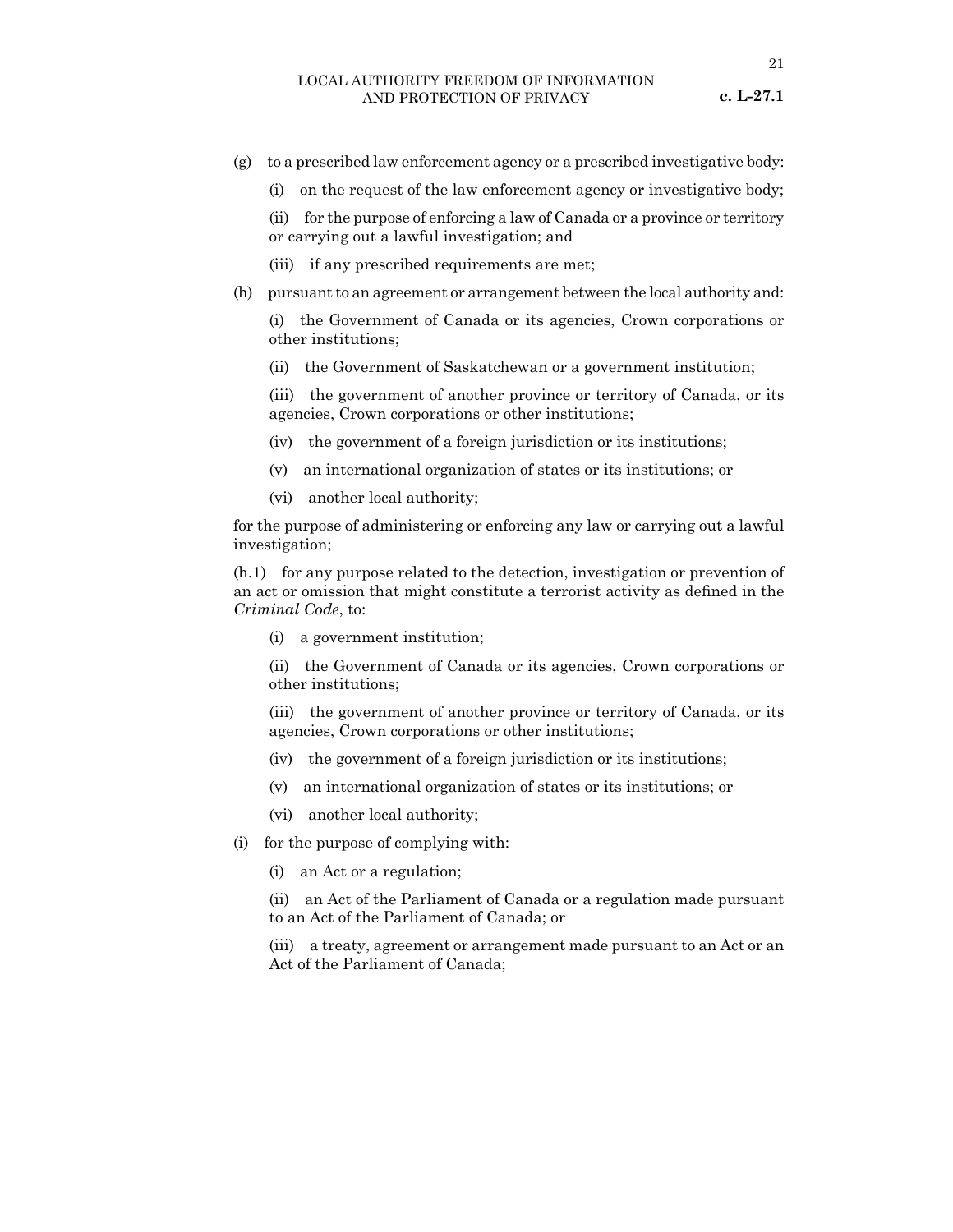- (j) where disclosure is by a law enforcement agency:
	- (i) to a law enforcement agency in Canada; or
	- (ii) to a law enforcement agency in a foreign country;

pursuant to an arrangement, a written agreement or treaty or to legislative authority;

(k) to any person or body for research or statistical purposes if the head:

(i) is satisfied that the purpose for which the information is to be disclosed is not contrary to the public interest and cannot reasonably be accomplished unless the information is provided in a form that would identify the individual to whom it relates; and

(ii) obtains from the person or body a written agreement not to make a subsequent disclosure of the information in a form that could reasonably be expected to identify the individual to whom it relates;

(l) where necessary to protect the mental or physical health or safety of any individual;

(m) in compassionate circumstances, to facilitate contact with the next of kin or a friend of an individual who is injured, ill or deceased;

(n) for any purpose where, in the opinion of the head:

(i) the public interest in disclosure clearly outweighs any invasion of privacy that could result from the disclosure; or

(ii) disclosure would clearly benefit the individual to whom the information relates;

(o) to the Government of Canada or the Government of Saskatchewan to facilitate the auditing of shared cost programs;

(p) if the information is publicly available, including information that is prescribed as publicly available;

(q) to the commissioner;

(r) for any purpose in accordance with any Act or regulation that authorizes disclosure; or

(s) as prescribed in the regulations.

1990-91, c.L-27.1, s.28; 2003, c.29, s.34; 2017, c17, s.11.

#### **Notification**

**28.1** A local authority shall take all reasonable steps to notify an individual of an unauthorized use or disclosure of that individual's personal information by the local authority if it is reasonable in the circumstances to believe that the incident creates a real risk of significant harm to the individual.

2017, c17, s.12.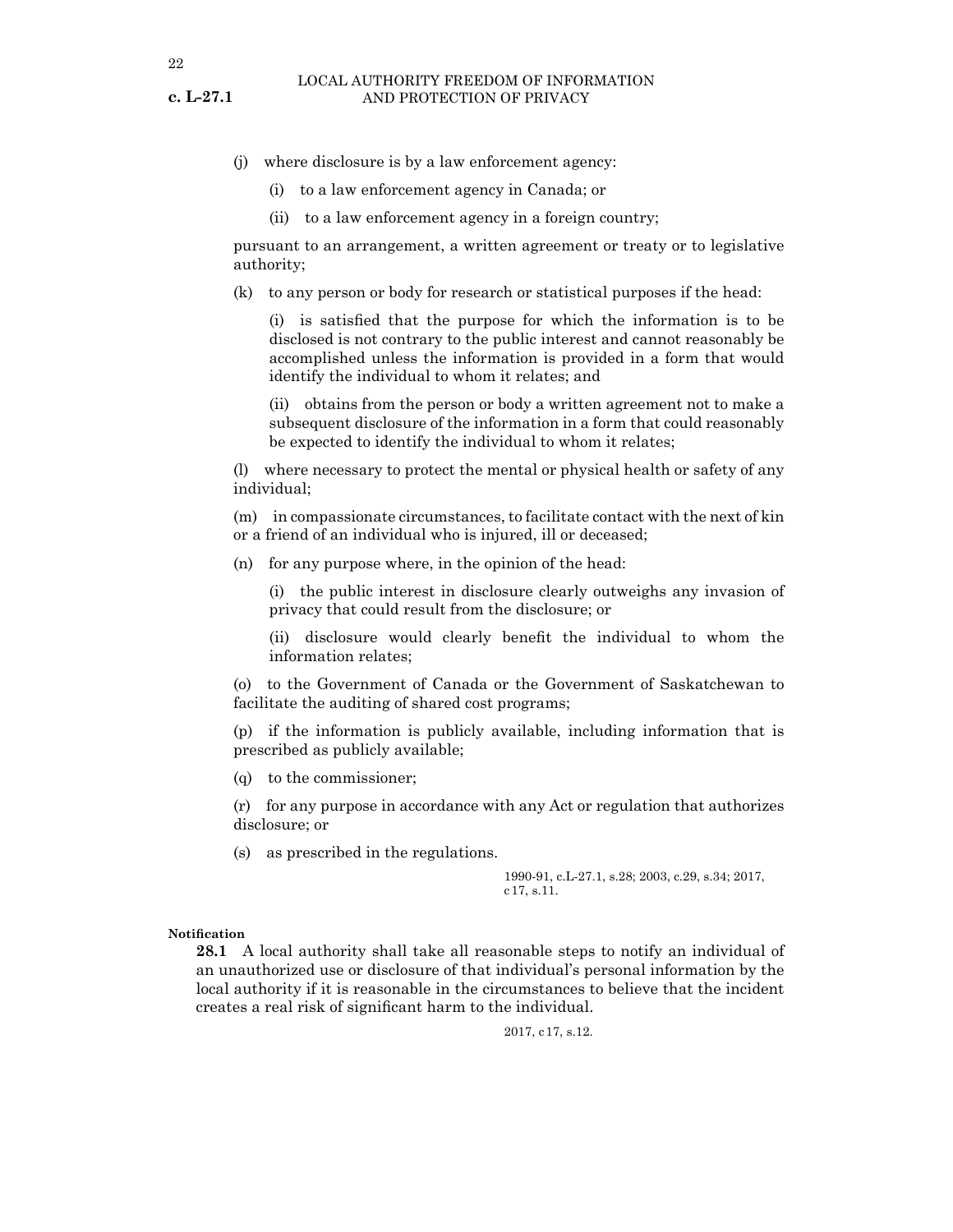#### **Personal information of deceased individual**

**29**(1) Subject to subsection (2) and to any other Act, the personal information of a deceased individual shall not be disclosed until 25 years after the death of the individual.

(2) Where, in the opinion of the head, disclosure of the personal information of a deceased individual to the individual's next of kin would not constitute an unreasonable invasion of privacy, the head may disclose that personal information before 25 years have elapsed after the individual's death.

1990-91, c.L-27.1, s.29.

#### **Individual's access to personal information**

**30**(1) Subject to Part III and subsections (2) and (3), an individual whose personal information is contained in a record in the possession or under the control of a local authority has a right to, and:

- (a) on an application made in accordance with Part II; and
- (b) on giving sufficient proof of his or her identity;

shall be given access to the record.

(2) A head may refuse to disclose to an individual personal information that is evaluative or opinion material compiled solely for the purpose of determining the individual's suitability, eligibility or qualifications for employment or for the awarding of contracts and other benefits by the local authority, where the information is provided explicitly or implicitly in confidence.

(3) The head of the University of Saskatchewan or the University of Regina may refuse to disclose to an individual personal information that is evaluative or opinion material compiled solely for the purpose of:

(a) determining the individual's suitability for:

(i) appointment, promotion or tenure as a member of the faculty of the University of Saskatchewan or the University of Regina;

- (ii) admission to an academic program; or
- (iii) receipt of an honour or award; or
- (b) evaluating the individual's research projects or materials for publication;

where the information is provided explicitly or implicitly in confidence.

#### 1990-91, c.L-27.1, s.30.

#### **Right of correction**

**31**(1) An individual who is given access to a record that contains personal information with respect to himself or herself is entitled:

(a) to request correction of the personal information contained in the record if the person believes that there is an error or omission in it;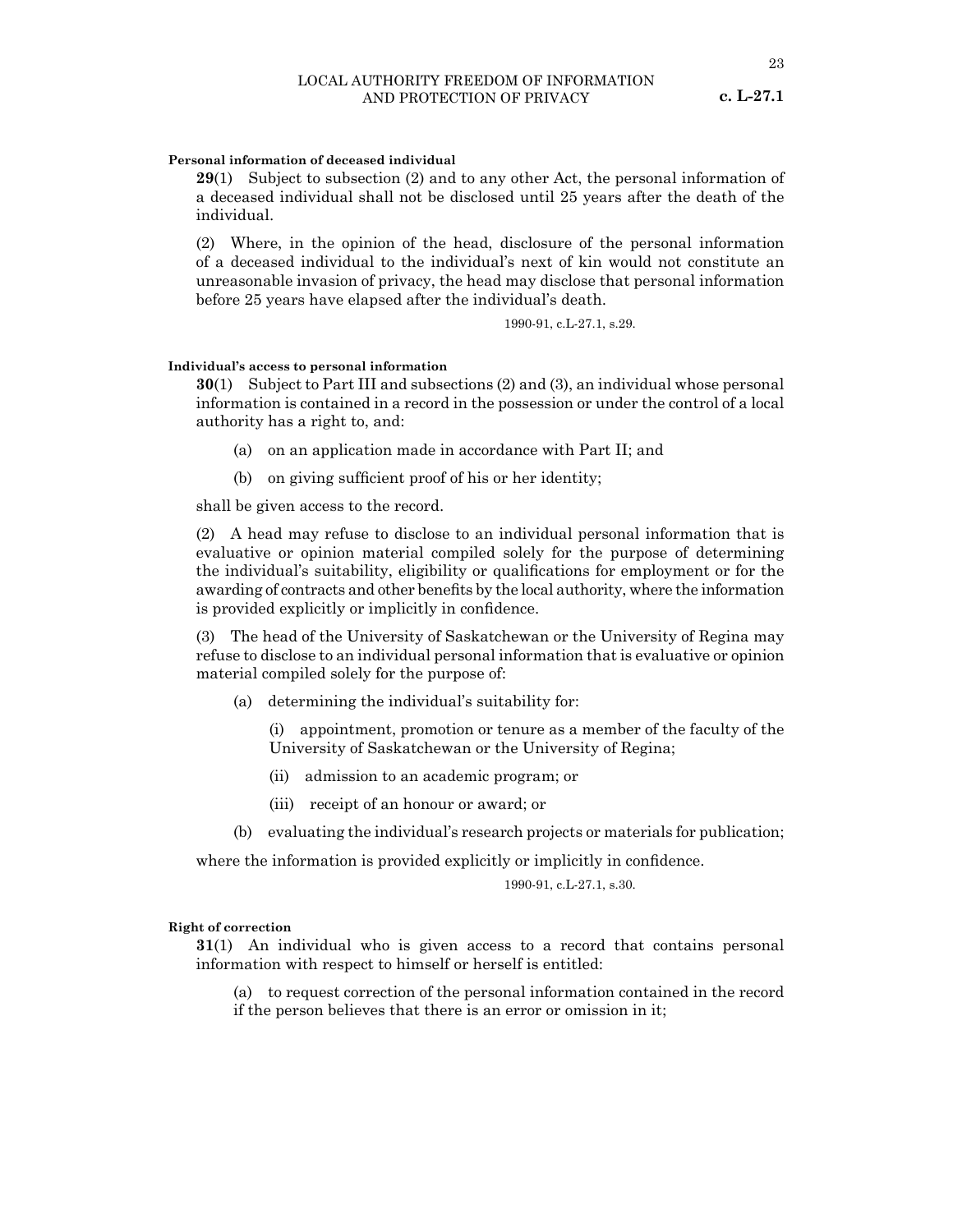(b) to require that a notation be made that a correction was requested but not made; or

(c) if the request has been disregarded, to be advised of the reason for which it has been disregarded.

(2) Within 30 days after a request pursuant to clause  $(1)(a)$  is received, the head shall advise the individual in writing that:

- (a) the correction has been made;
- (b) a notation pursuant to clause (1)(b) has been made; or

(c) the request has been disregarded, setting out the reason for which the request was disregarded pursuant to section 43.1.

(3) Section 12 applies, with any necessary modification, to the extension of the period set out in subsection (2).

1990-91, c.L-27.1, s.31; 2017, c17, s.13.

#### **Privacy powers of commissioner**

**32** The commissioner may:

(a) offer comment on the implications for privacy protection of proposed programs of local authorities;

(b) after hearing the head, recommend that a local authority:

(i) cease or modify a specified practice of collecting, using or disclosing information that contravenes this Act; and

(ii) destroy collections of personal information that is collected in contravention of this Act;

(c) in appropriate circumstances, authorize the collection of personal information in a manner other than directly from the individual to whom it relates;

(d) from time to time, carry out investigations with respect to personal information in the possession or under the control of local authorities to ensure compliance with this Part.

1990-91, c.L-27.1, s.32.

#### PART V **Third Party Intervention**

**Notice to third party**

**33**(1) Where a head intends to give access to a record that the head has reason to believe may contain:

(a) information described in subsection 18(1) that affects the interest of a third party; or

(b) personal information that may be disclosed pursuant to clause  $28(2)(n)$ and that relates to a third party;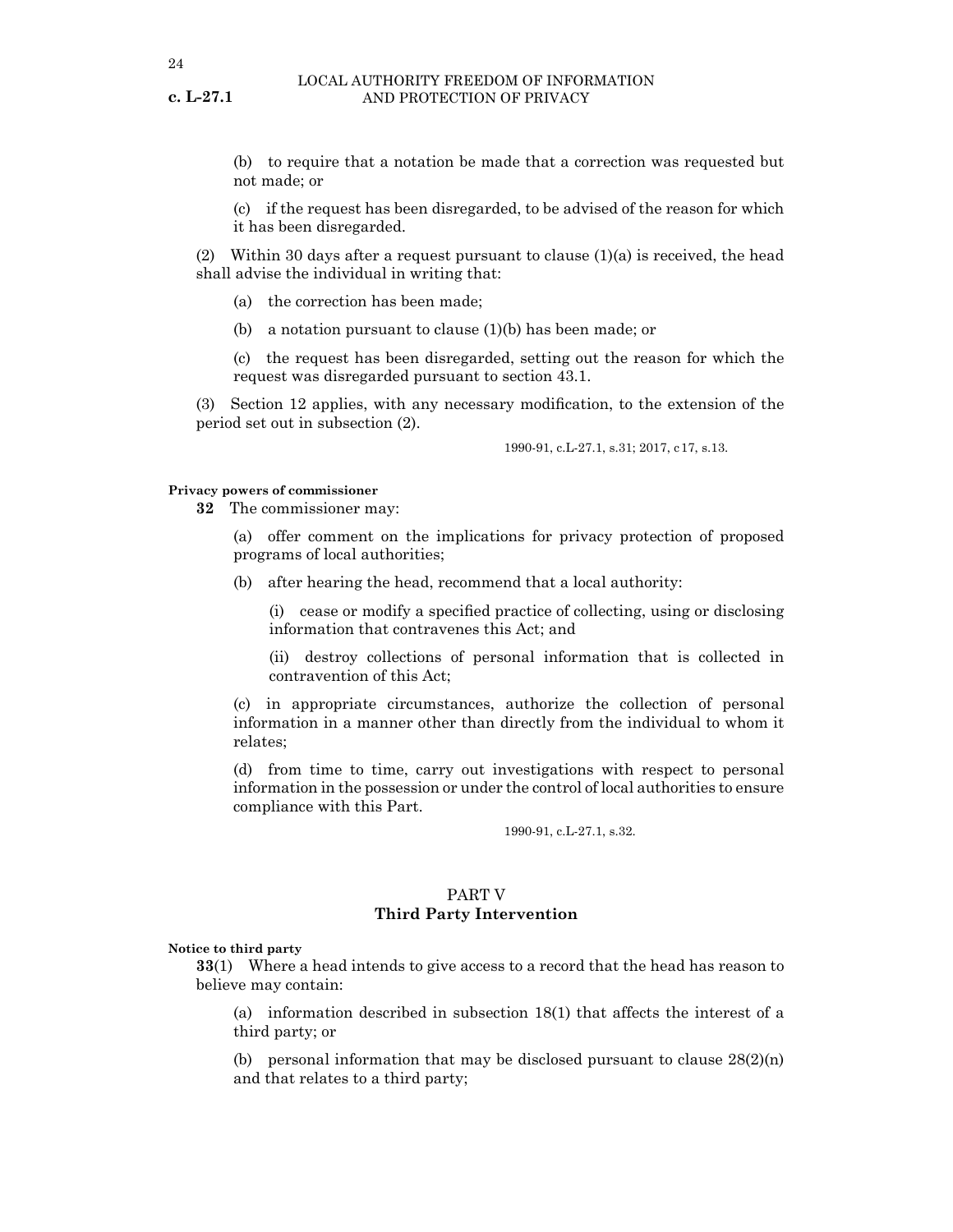#### LOCAL AUTHORITY FREEDOM OF INFORMATION AND PROTECTION OF PRIVACY

and, in the opinion of the head, the third party can reasonably be located, the head shall give written notice to the third party in accordance with subsection (2).

- (2) The notice mentioned in subsection (1):
	- (a) is to include:
		- (i) a statement that:

(A) an application for access to a record described in subsection (1) has been made; and

(B) the head intends to give access to the record or to part of it;

(ii) a description of the record that the head has reason to believe may contain:

(A) information described in subsection 18(1) that affects the interest of the third party; or

(B) personal information that may be disclosed pursuant to clause  $28(2)(n)$  and that relates to the third party; and

(iii) a statement that the third party may, within 20 days after the notice is given, make representations to the head as to why access to the record or part of the record should not be given; and

(b) subject to subsection (3), is to be given within 30 days after the application is made.

(3) Section 12 applies, with any necessary modification, to the extension of the period set out in clause (2)(b).

(4) Where, in the opinion of the head, it is not reasonable to provide a notice to a third party pursuant to subsection (1), the head may dispense with the giving of notice.

1990-91, c.L-27.1, s.33.

#### **Waiver of notice**

**34**(1) A third party to whom a notice is required to be given pursuant to subsection 33(1) may waive the requirement for notice.

(2) A third party who consents to the giving of access to a record containing information described in subsection 33(1) is deemed to have waived the requirement for notice.

1990-91, c.L-27.1, s.34.

#### **Right to make representations**

**35**(1) A third party who is given notice pursuant to subsection 33(1):

(a) is entitled to make representations to the head as to why access to the record or part of the record should not be given; and

(b) within 20 days after the notice is given, shall be given the opportunity to make those representations.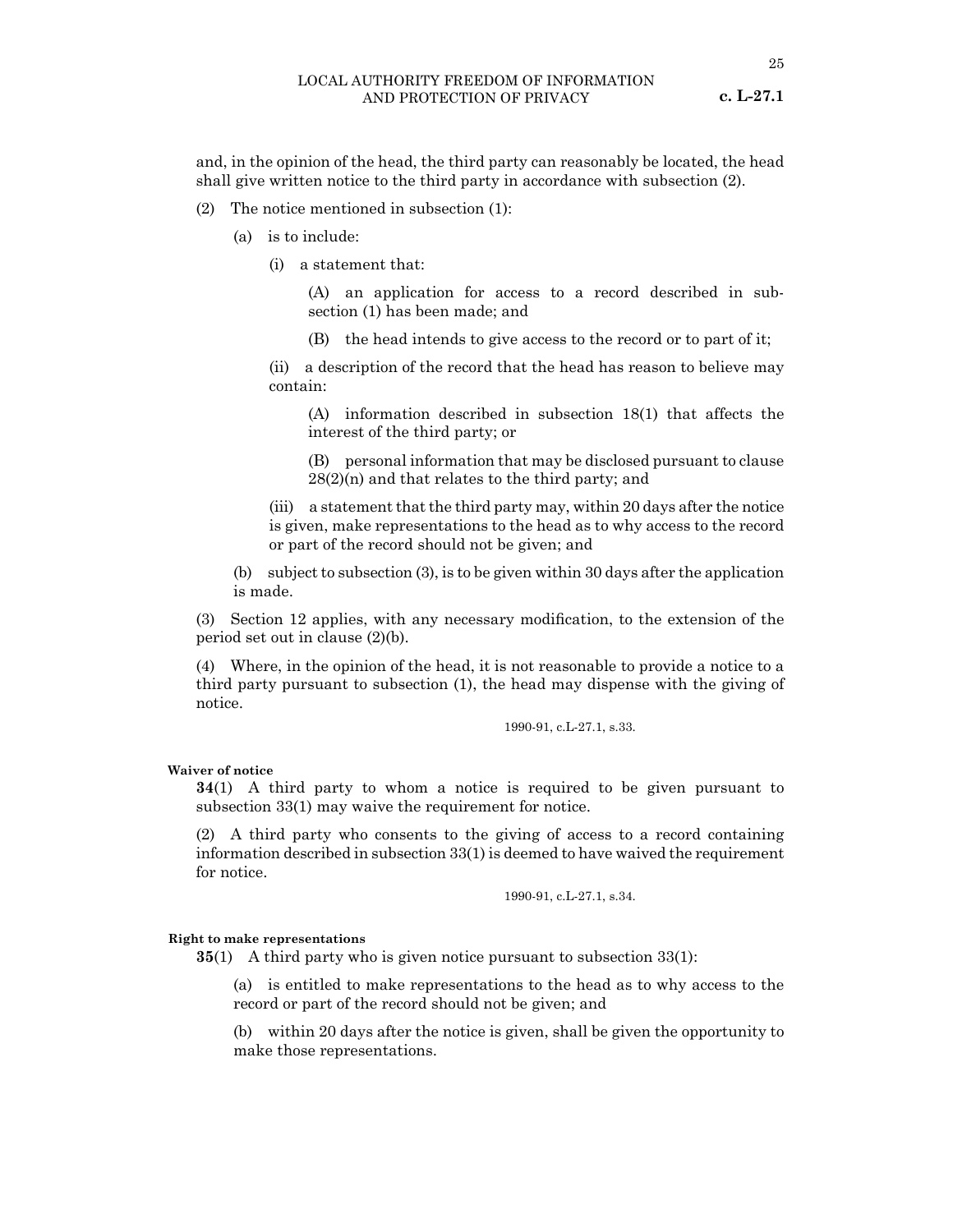(2) Representations made by a third party pursuant to clause (1)(b) shall be made in writing unless the head waives that requirement, in which case they may be made orally.

1990-91, c.L-27.1, s.35.

#### **Decision**

**36**(1) After a third party has been given an opportunity to make representations pursuant to clause  $35(1)(b)$ , the head shall, within 30 days after the notice is given:

- (a) decide whether or not to give access to the record or part of the record; and
- (b) give written notice of the decision to the third party and the applicant.

(2) A notice given pursuant to clause  $(1)(b)$  is to include:

(a) a statement that the third party and applicant are entitled to request a review pursuant to section 38 within 20 days after the notice is given; and

(b) in the case of a decision to give access, a statement that the applicant will be given access to the record or to the part of it specified unless, within 20 days after the notice is given, the third party requests a review pursuant to section 38.

(3) Where, pursuant to clause (1)(a), the head decides to give access to the record or a specified part of it, the head shall give the applicant access to the record or the specified part unless, within 20 days after a notice is given pursuant to clause (1)(b), a third party requests a review pursuant to section 38.

 $(4)$  A head who fails to give notice pursuant to clause  $(1)(b)$  is deemed to have given notice, on the last day of the period set out in subsection (1), of a decision to refuse to give access to the record.

1990-91, c.L-27.1, s.36.

# PART VI **Review and Appeal**

**Interpretation of Part**

**37** In this Part, **"court"** means the Court of Queen's Bench.

1990-91, c.L-27.1, s.37; 2018, c42, s.65.

#### **Application for review**

**38**(1) Where:

(a) an applicant is not satisfied with the decision of a head pursuant to section 7, 12 or 36;

(a.1) an applicant is not satisfied that a reasonable fee was estimated pursuant to subsection 9(2);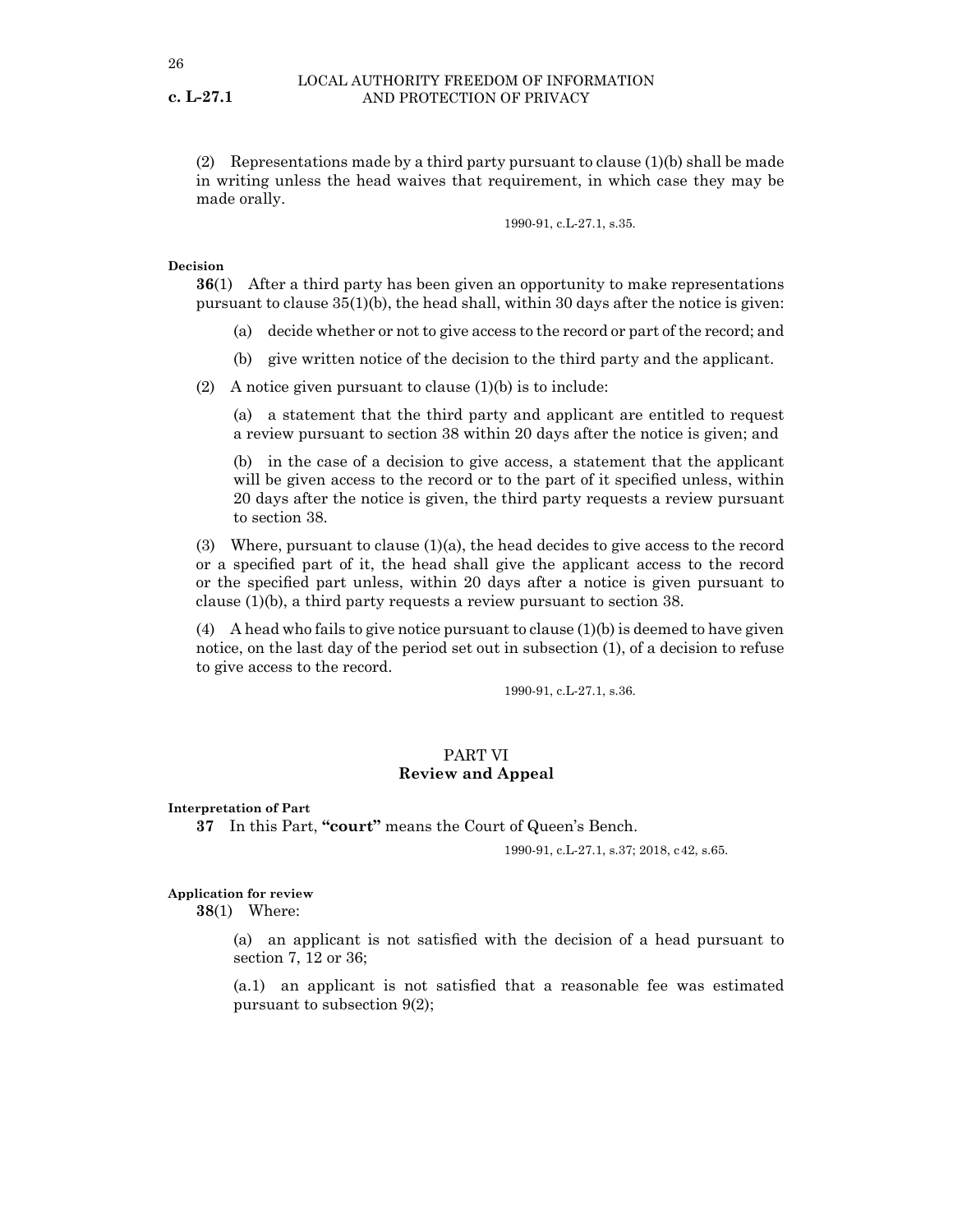27

(a.2) an applicant believes that all or part of the fee estimated should be waived pursuant to subsection 9(5);

(a.3) an applicant believes that an application was transferred to another local authority pursuant to subsection 11(1) and that local authority did not have a greater interest;

(a.4) an individual believes that his or her personal information has not been collected, used or disclosed in accordance with this Act or the regulations;

(b) a head fails to respond to an application for access to a record within the required time; or

(c) an applicant requests a correction of personal information pursuant to clause  $31(1)(a)$  and the correction is not made;

the applicant or an individual may apply in the prescribed form and manner to the commissioner for a review of the matter.

(2) An applicant or an individual may make an application pursuant to subsection (1) within one year after being given written notice of the decision of the head or of the expiration of the time mentioned in clause  $(1)(b)$ .

(3) A third party may apply in the prescribed form and manner to the commissioner for a review of a decision pursuant to section 36 to give access to a record that affects the interest of the third party.

(4) A third party may make an application pursuant to subsection (3) within 20 days after being given notice of the decision.

1990-91, c.L-27.1, s.38; 2017, c17, s.14.

#### **Review or refusal to review**

**39**(1) Where the commissioner is satisfied that there are reasonable grounds to review any matter set out in an application pursuant to section 38, the commissioner shall review the matter.

(2) The commissioner may refuse to conduct a review or may discontinue a review if, in the opinion of the commissioner, the application for review:

- (a) is frivolous or vexatious;
- (a.1) does not affect the applicant or individual personally;

(a.2) has not moved forward as the applicant or individual has failed to respond to the requests of the commissioner;

(a.3) concerns a local authority that has an internal review process that has not been used;

(a.4) concerns a professional who is governed by a professional body that regulates its members pursuant to an Act, and a complaints procedure available through the professional body has not been used;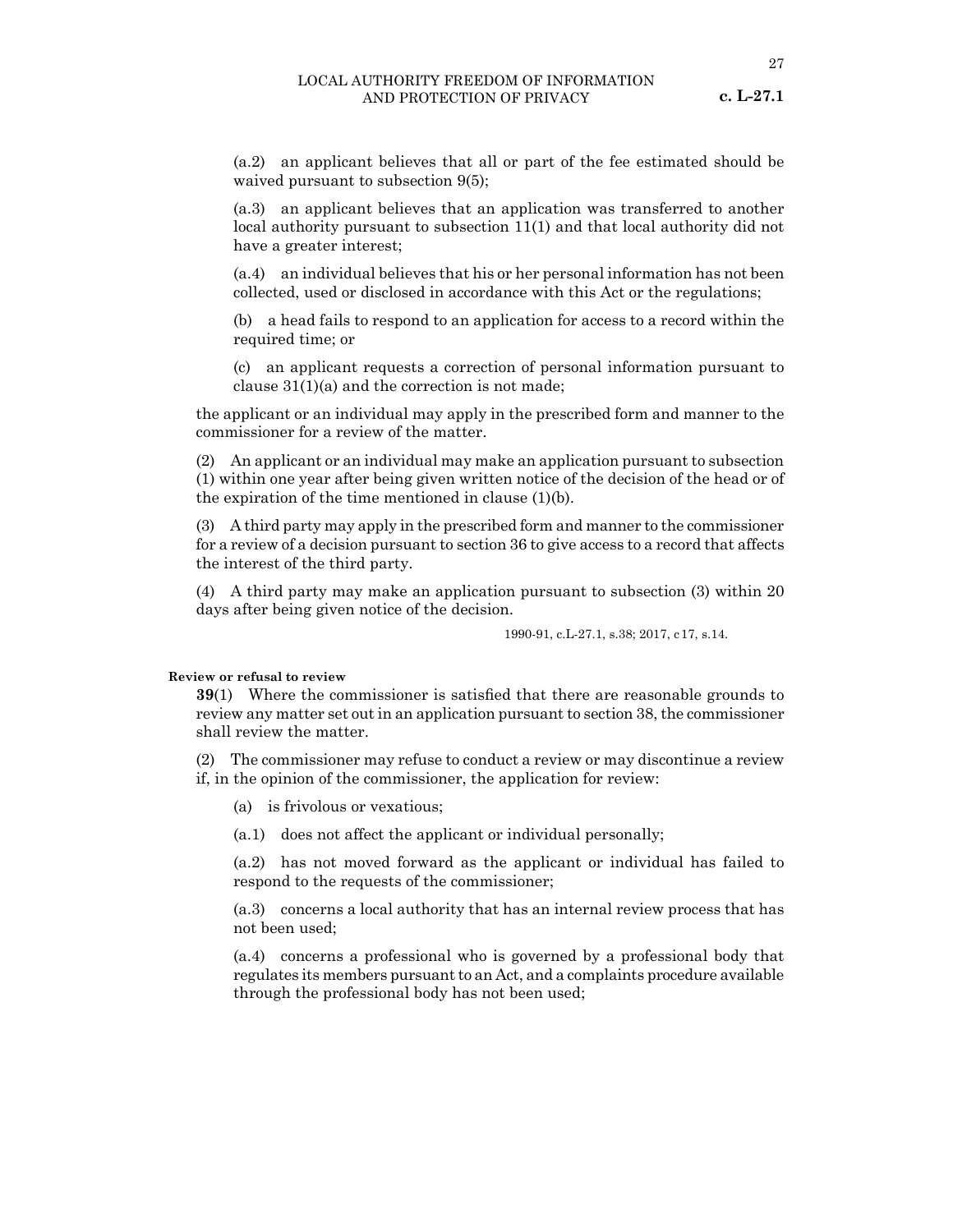(a.5) may be considered pursuant to another Act that provides a review or other mechanism to challenge a local authority's decision with respect to the collection, amendment, use or disclosure of personal information and that review or mechanism has not been used;

(a.6) does not contain sufficient evidence;

(a.7) has already been the subject of a report pursuant to section 44 by the commissioner;

- (b) is not made in good faith; or
- (c) concerns a trivial matter.

1990-91, c.L-27.1, s.39; 2017, c17, s.15.

#### **Notice of intention to investigate or review**

**40** The commissioner shall, immediately on commencing an investigation or review, inform the head of:

- (a) the commissioner's intention to conduct an investigation or review; and
- (b) the substance of the investigation or application for review.

2017, c17, s.16.

#### **Notice of application for review**

**41**(1) A head who has refused an application for access to a record or part of a record shall, immediately on receipt of a notice of review pursuant to section 38, give written notice of the review to any third party that the head:

(a) has notified pursuant to subsection 33(1); or

(b) would have notified pursuant to subsection 33(1) if the head had intended to give access to the record or part of the record.

(2) A head shall, immediately on receipt of a notice of review pursuant to section 38 by a third party, give written notice of the review to the applicant.

1990-91, c.L-27.1, s.41; 2017, c17, s.17.

#### **Conduct of review**

**42**(1) The commissioner shall conduct every review in private.

(2) The:

- (a) person who applies for a review;
- (b) third party or applicant who is entitled to notice pursuant to section 41; and
- (c) head whose decision is the subject of a review;

are entitled to make representations to the commissioner in the course of the review.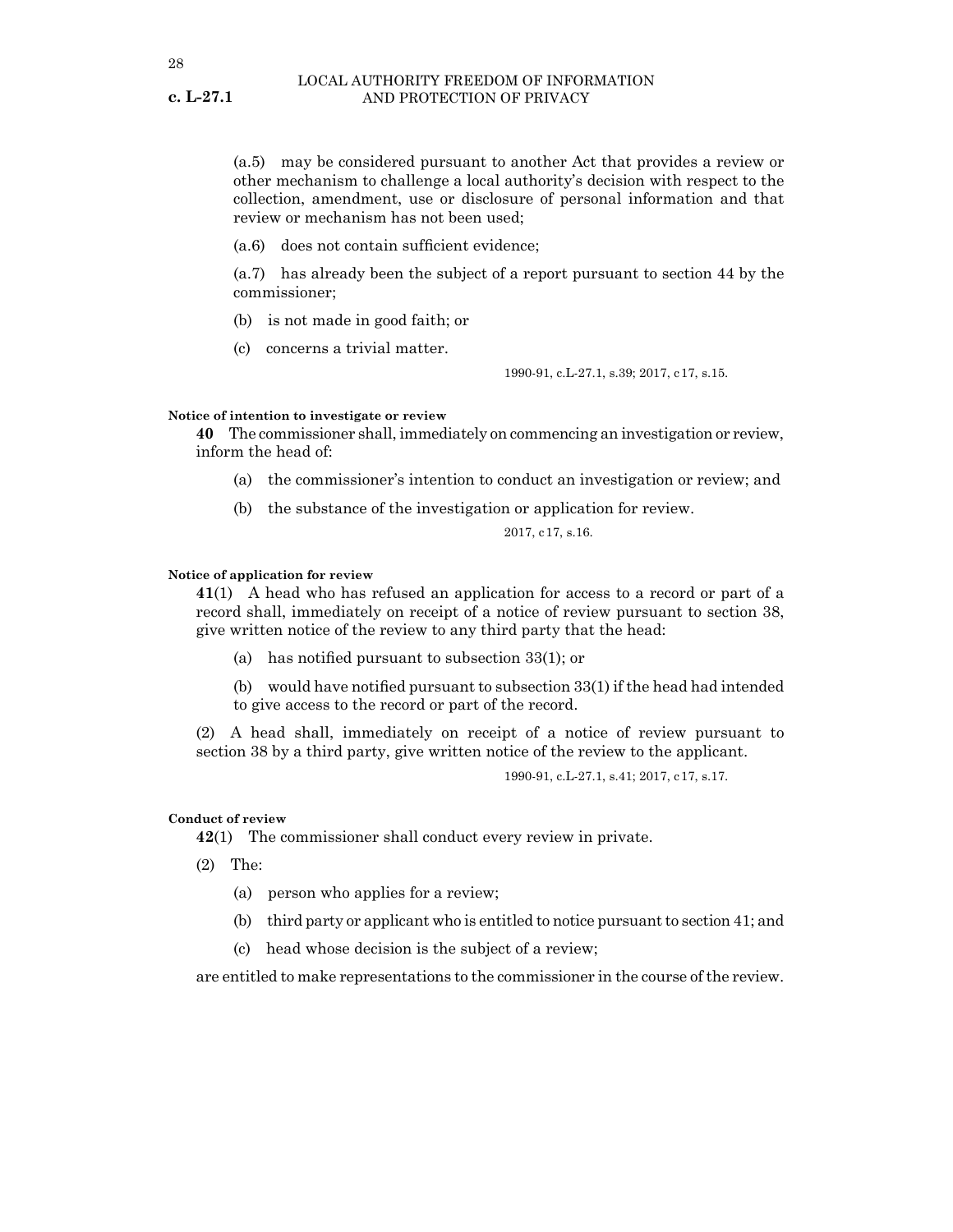#### LOCAL AUTHORITY FREEDOM OF INFORMATION AND PROTECTION OF PRIVACY

- (3) No one is entitled as of right:
	- (a) to be present during a review; or
	- (b) before or after a review:
		- (i) to have access to; or
		- (ii) to comment on;

representations made to the commissioner by any other person.

$$
1990-91, c.L-27.1, s.42
$$

#### **Powers of commissioner**

**43**(1) Notwithstanding any other Act or any privilege available at law, the commissioner may, in a review:

(a) require to be produced and examine any record that is in the possession or under the control of a local authority; and

(b) enter and inspect any premises occupied by a local authority.

(2) For the purposes of conducting a review, the commissioner may summon and enforce the appearance of persons before the commissioner and compel them:

- (a) to give oral or written evidence on oath or affirmation; and
- (b) to produce any documents or things;

that the commissioner considers necessary for a full review, in the same manner and to the same extent as the court.

(3) For the purposes of subsection (2), the commissioner may administer an oath or affirmation.

1990-91, c.L-27.1, s.43.

**Power to authorize a local authority to disregard applications or requests** 

**43.1**(1) The head may apply to the commissioner to disregard one or more applications pursuant to section 6 or requests pursuant to section 31.

(2) In determining whether to grant an application or request mentioned in subsection (1), the commissioner shall consider whether the application or request:

(a) would unreasonably interfere with the operations of the local authority because of the repetitious or systematic nature of the application or request;

(b) would amount to an abuse of the right of access or right of correction because of the repetitious or systematic nature of the application or request; or

(c) is frivolous or vexatious, not in good faith or concerns a trivial matter.

(3) The application pursuant to subsection 6(1) or the request pursuant to clause  $31(1)(a)$  is suspended until the commissioner notifies the head of the commissioner's decision with respect to an application or request mentioned in subsection (1).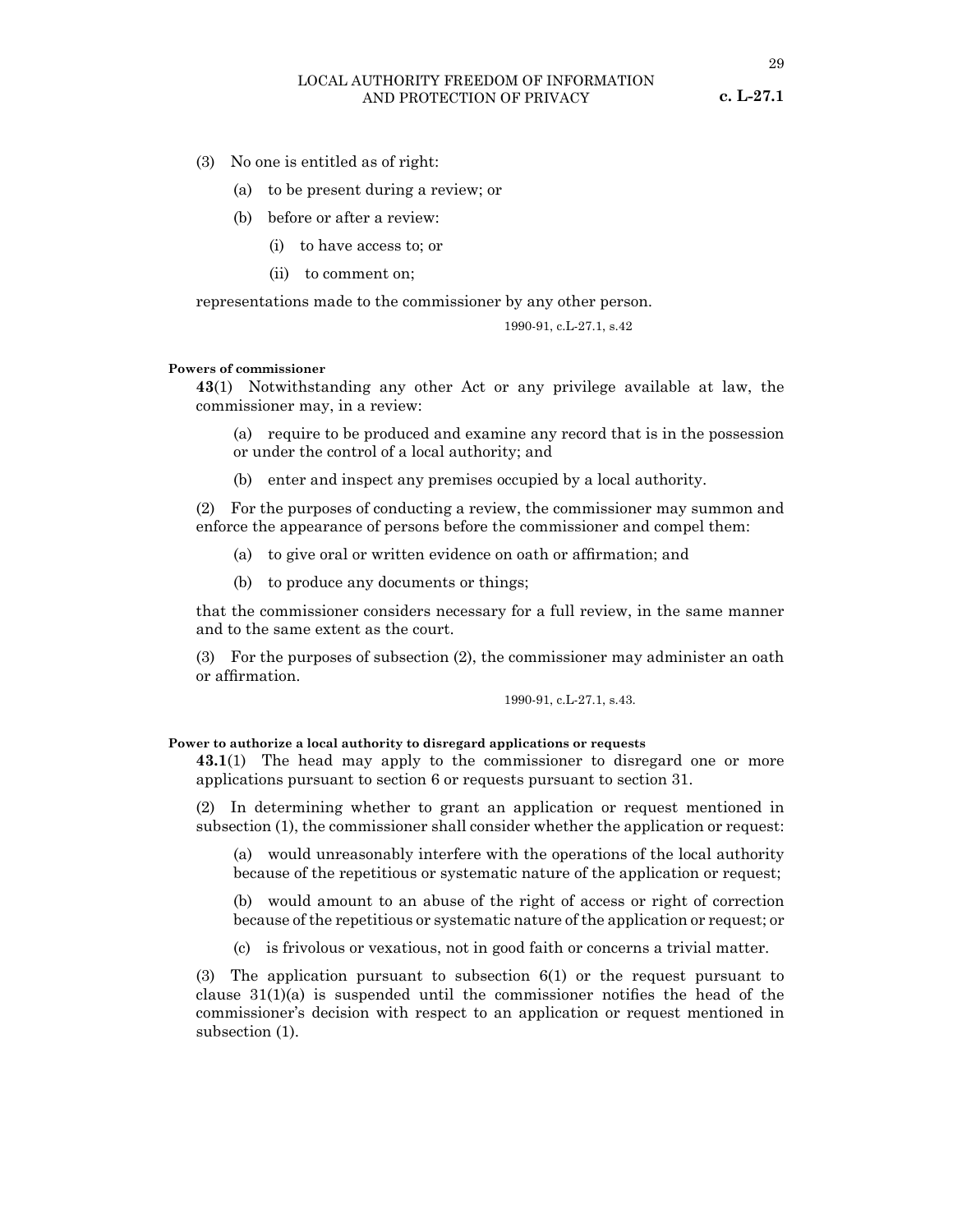(4) If the commissioner grants an application or request mentioned in subsection (1), the application pursuant to subsection  $6(1)$  or the request pursuant to clause  $31(1)(a)$ is deemed to not have been made.

(5) If the commissioner refuses an application or request mentioned in subsection (1), the 30-day period mentioned in subsection  $7(2)$  or  $31(2)$  resumes.

2017, c17, s.18.

#### **Report of commissioner**

**44**(1) On completing a review or investigation, the commissioner may prepare a written report setting out the commissioner's recommendations with respect to the matter and the reasons for those recommendations.

(2) If a report is prepared pursuant to subsection (1), the commissioner shall forward a copy of the report to the head and, if the matter was referred to the commissioner by:

(a) an applicant or individual, to the applicant or individual and to any third party notified by the head pursuant to section 41; and

(b) a third party, to the third party and to the applicant.

(3) In the report mentioned in subsection (1), the commissioner may make any recommendations with respect to the matter under review or investigation that the commissioner considers appropriate.

2017, c17, s.19.

#### **Decision of head**

**45** Within 30 days after receiving a report of the commissioner pursuant to subsection 44(1), a head shall:

(a) make a decision to follow the recommendation of the commissioner or any other decision that the head considers appropriate; and

(b) give written notice of the decision to the commissioner and the persons mentioned in subsection 44(2).

1990-91, c.L-27.1, s.45; 2017, c17, s.20.

#### **Appeal to court**

**46**(1) Within 30 days after receiving a decision of the head pursuant to section 45, an applicant or individual or a third party may appeal that decision to the court.

(2) A head who has refused an application for access to a record or part of a record shall, immediately on receipt of a notice of appeal by an applicant, give written notice of the appeal to any third party that the head:

(a) has notified pursuant to subsection 33(1); or

(b) would have notified pursuant to subsection 33(1) if the head had intended to give access to the record or part of the record.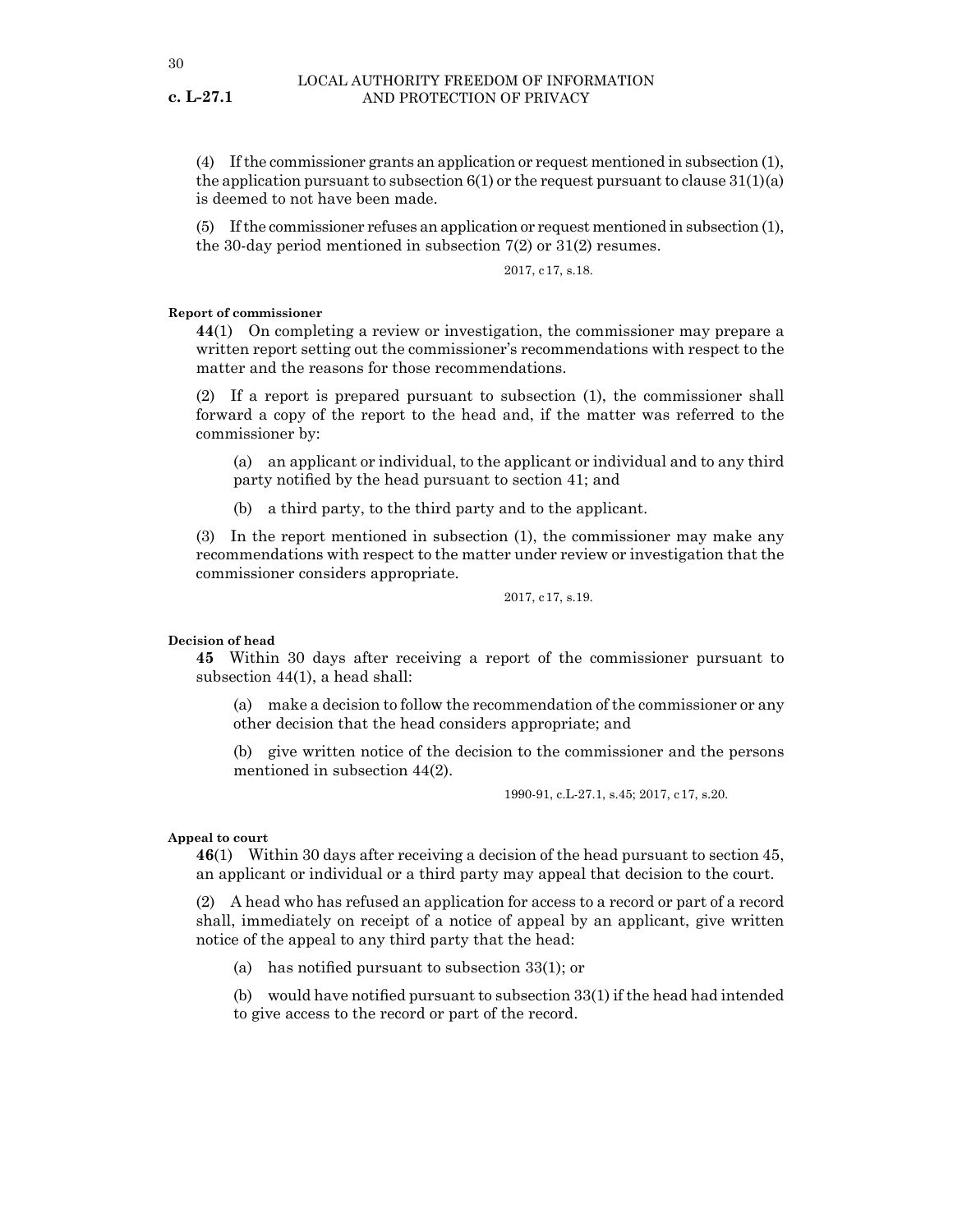(3) A head who has granted an application for access to a record or part of a record shall, immediately on receipt of a notice of appeal by a third party, give written notice of the appeal to the applicant.

(4) A third party who has been given notice of an appeal pursuant to subsection (2) or an applicant or individual who has been given notice of an appeal pursuant to subsection (3) may appear as a party to the appeal.

(5) The commissioner shall not be a party to an appeal.

1990-91, c.L-27.1, s.46; 2017, c17, s.21.

#### **Powers of court on appeal**

**47**(1) On an appeal, the court:

(a) shall determine the matter *de novo*; and

(b) may examine any record *in camera* in order to determine on the merits whether the information in the record may be withheld pursuant to this Act.

(2) Notwithstanding any other Act or any privilege that is available at law, the court may, on an appeal, examine any record in the possession or under the control of a local authority and no information shall be withheld from the court on any grounds.

(3) The court shall take every reasonable precaution, including, where appropriate, receiving representations *ex parte* and conducting hearings *in camera*, to avoid disclosure by the court or any person of:

(a) any information or other material if the nature of the information or material could justify a refusal by a head to give access to a record or part of a record; or

(b) any information as to whether a record exists if the head, in refusing to give access, does not indicate whether the record exists.

(4) The court may disclose to the Attorney General for Saskatchewan or the Attorney General of Canada information that relates to the commission of an offence against:

(a) an Act or a regulation; or

(b) an Act of the Parliament of Canada or a regulation made pursuant to an Act of the Parliament of Canada;

by an officer or employee of a local authority if, in the opinion of the court, there is evidence of the commission of the offence.

(5) Where a head has refused to give access to a record or part of it, the court, if it determines that the head is not authorized to refuse to give access to the information or part of it, shall:

(a) order the head to give the applicant access to the record or part of it, subject to any conditions that the court considers appropriate; or

(b) make any other order that the court considers appropriate.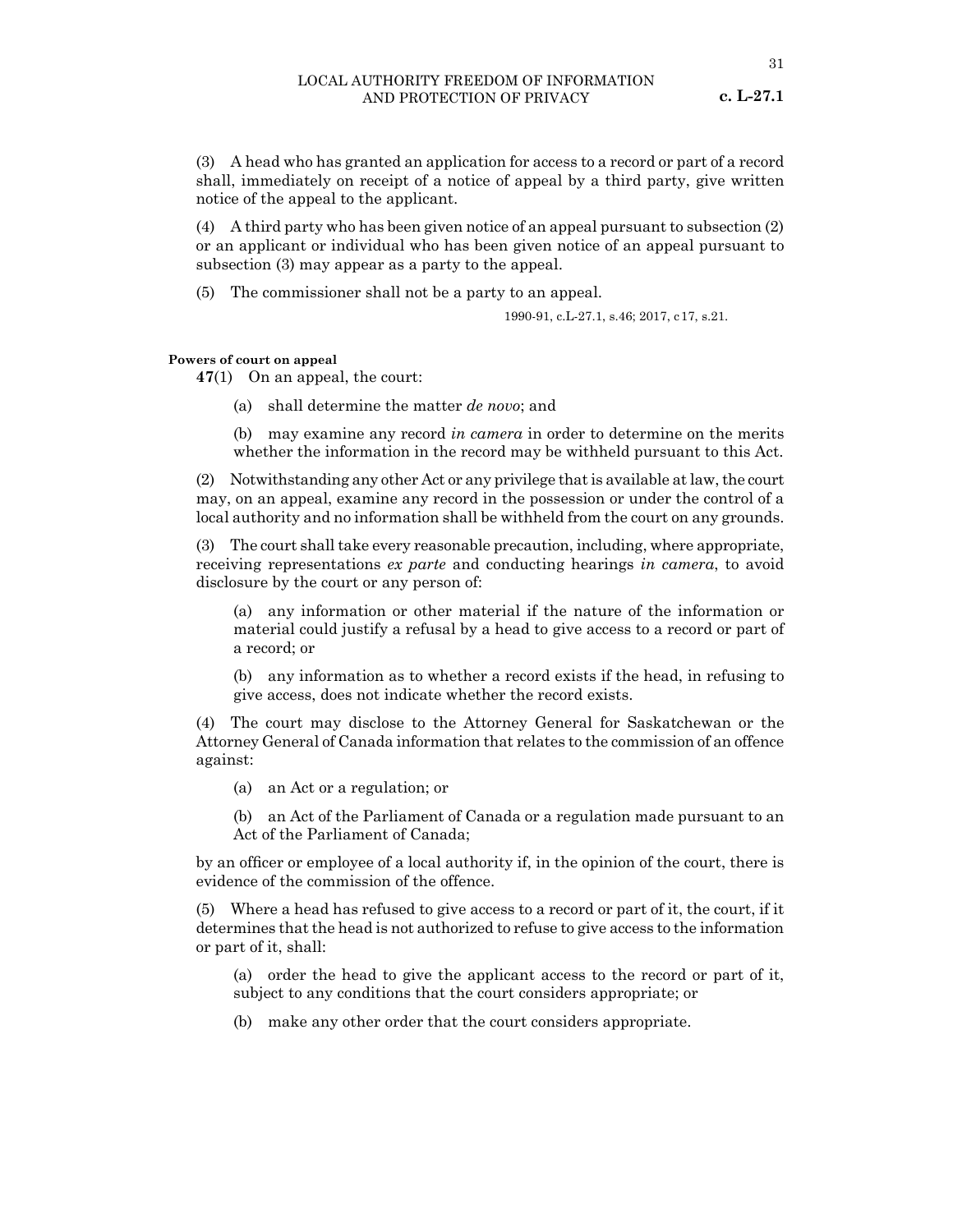(6) Where the court finds that a record falls within an exemption, the court shall not order the head to give the applicant access to the record, regardless of whether the exemption requires or merely authorizes the head to refuse to give access to the record.

(7) If, with respect to an appeal of a decision of the head regarding the matters mentioned in clauses  $38(1)(a.1)$  to  $(a.4)$ , the court determines that the decision of the head was not authorized pursuant to this Act, the court may:

- (a) order the head to reconsider the decision and proceed in accordance with this Act, subject to any conditions that the court considers appropriate; or
- (b) make any other order that the court considers appropriate.

(8) If, with respect to an appeal mentioned in subsection (7), the court finds that the head had authority pursuant to this Act to make the decision that is the subject of the appeal, the court shall not order the head to reconsider the decision.

1990-91, c.L-27.1, s.47; 2017, c17, s.22.

# PART VII **General**

#### **Certain provisions adopted**

**48** Subsection 43(1), sections 45 to 47 and subsection 66(3) of *The Freedom of Information and Protection of Privacy Act* are adopted, with any necessary modification, for the purposes of this Act.

1990-91, c.L-27.1, s.48.

#### **Exercise of rights by other persons**

**49** Any right or power conferred on an individual by this Act may be exercised:

(a) where the individual is deceased, by the individual's personal representative if the exercise of the right or power relates to the administration of the individual's estate;

(b) where a personal guardian or property guardian has been appointed for the individual, by the guardian if the exercise of the right or power relates to the powers and duties of the guardian;

(c) where a power of attorney has been granted, by the attorney if the exercise of the right or power relates to the powers and duties of the attorney conferred by the power of attorney;

(d) where the individual is less than 18 years of age, by the individual's legal custodian in situations where, in the opinion of the head, the exercise of the right or power would not constitute an unreasonable invasion of the privacy of the individual; or

(e) by any person with written authorization from the individual to act on the individual's behalf.

1990-91, c.L-27.1, s.49.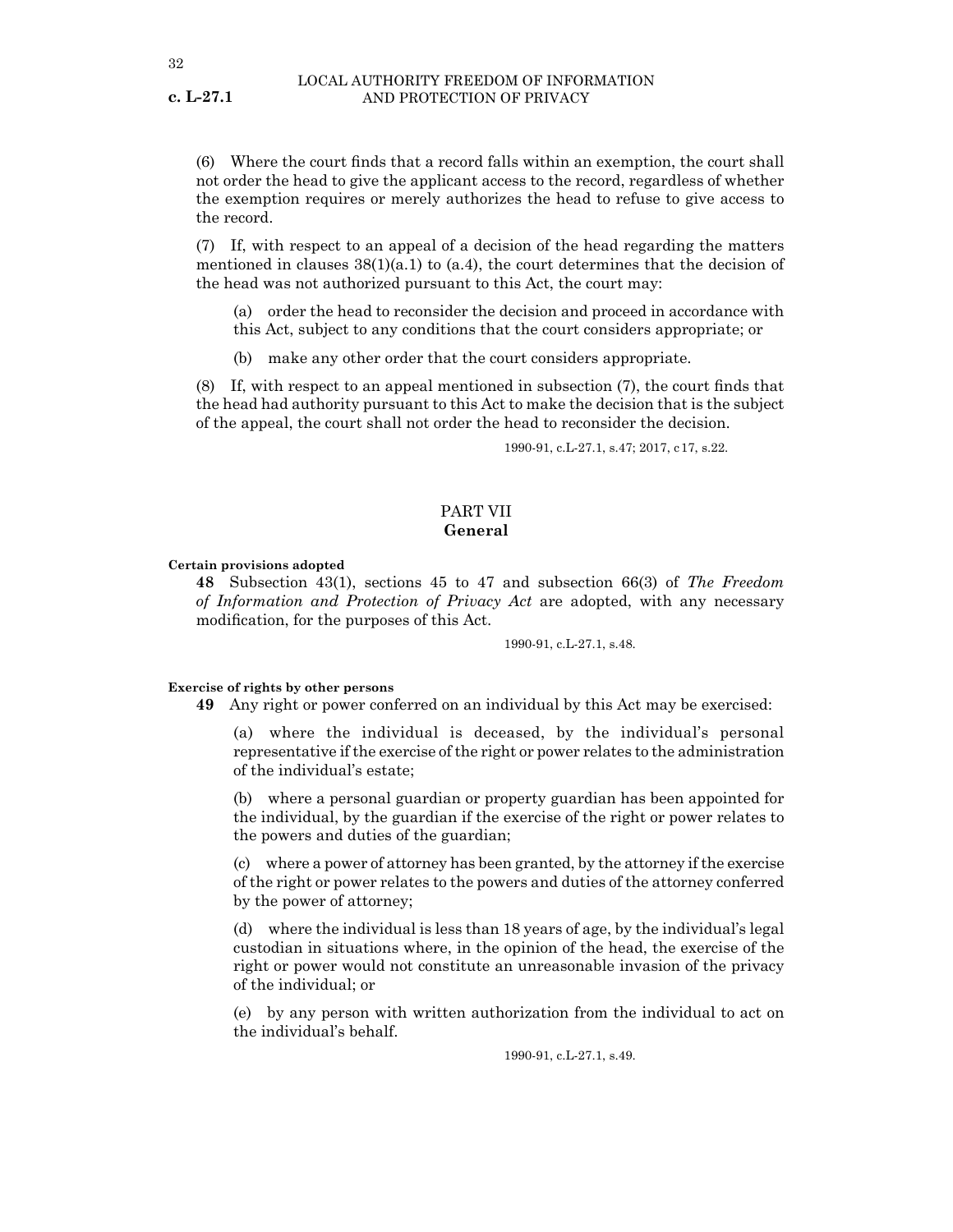#### **Delegation**

**50**(1) A head may delegate to one or more officers or employees of the local authority a power granted to the head or a duty vested in the head.

(2) A delegation pursuant to subsection (1):

(a) is to be in writing; and

(b) may contain any limitations, restrictions, conditions or requirements that the head considers necessary.

1990-91, c.L-27.1, s.50; 2017, c17, s.23.

#### **Burden of proof**

**51** In any proceeding pursuant to this Act, the burden of establishing that access to the record applied for may or must be refused or granted is on the head concerned.

1990-91, c.L-27.1, s.51.

#### **Annual report**

**52**(1) Within three months after the end of each fiscal year, the commissioner shall prepare and submit an annual report to the Speaker of the Assembly, and the Speaker shall cause the report to be laid before the Assembly in accordance with section 13 of *The Executive Government Administration Act*.

(2) The annual report of the commissioner is to provide details of the activities of the office in relation to the commissioner's responsibilities pursuant to this Act during that fiscal year and, in particular, concerning any instances where the commissioner's recommendations made after a review have not been complied with.

1990-91, c.L-27.1, s.52; 2014, c.E-13.1, s.62.

#### **53 Repealed.** 2017, c17, s.24.

#### **Access to manuals**

**53.1**(1) Every local authority shall make reasonable efforts to:

(a) make available on its website all manuals, policies, guidelines or procedures that are used in decision-making processes that affect the public by employees of the local authority in administering or carrying out programs or activities of the local authority; or

(b) provide those documents when requested in electronic or paper form.

(2) Any information in a record that a head would be authorized to refuse to give access to pursuant to this Act or the regulations may be excluded from manuals, policies, guidelines or procedures that are made available or provided pursuant to subsection (1).

2017, c17, s.25.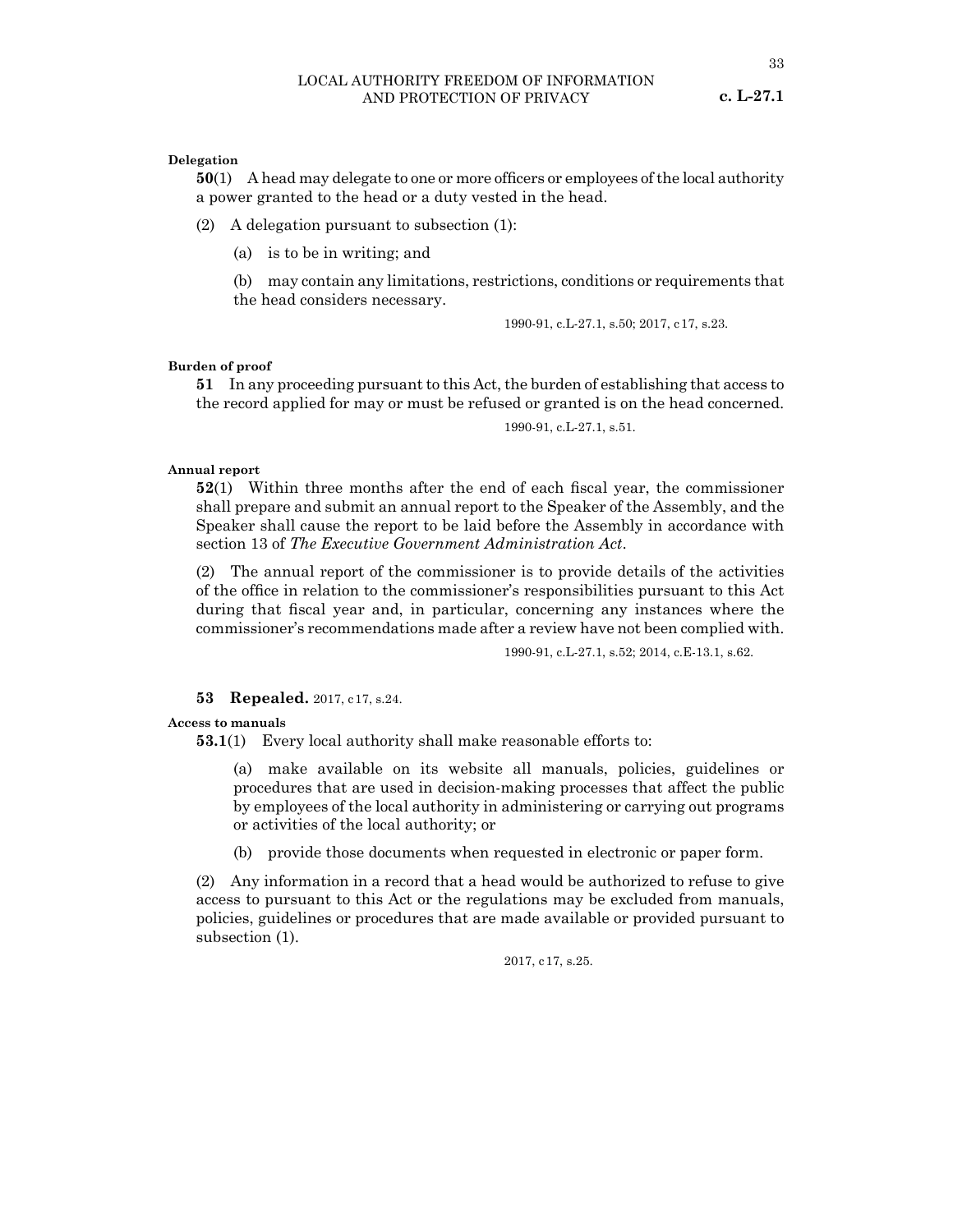#### **Records available without an application**

**53.2**(1) Subject to subsection (2), the head may establish categories of records that are in the possession or under the control of the local authority and that are available to the public within a reasonable time without an application for access pursuant to this Act.

(2) The head shall not establish a category of records that contain personal information or third party information unless that information may be disclosed pursuant to this Act or the regulations.

2017, c17, s.25.

#### **Proceedings prohibited**

**54**(1) No proceeding lies or shall be instituted against a local authority or the head or other officer or employee of a local authority for:

(a) the giving or withholding in good faith of access to any record pursuant to this Act;

(b) any consequences that flow from the giving or withholding of access mentioned in clause (a); or

(c) the failure to give any notice required pursuant to this Act, if reasonable care is taken to give the required notice.

(2) For the purposes of clause  $(1)(c)$ , reasonable care is deemed to have been taken if notice required to be sent to an applicant is sent to the address of the applicant given on the prescribed application form.

1990-91, c.L-27.1, s.54.

#### **Immunity from prosecution**

**55** No person is liable to prosecution for an offence against any Act, regulation, resolution or bylaw by reason of that person's compliance with a requirement of the commissioner pursuant to this Act.

1990-91, c.L-27.1, s.55.

#### **Offence**

**56**(1) Every person who knowingly collects, uses or discloses personal information in contravention of this Act or the regulations is guilty of an offence and liable on summary conviction to a fine of not more than \$50,000, to imprisonment for not more than one year or to both.

(2) No proceeding shall be instituted pursuant to this section except with the consent of the Attorney General.

(3) Any person who:

(a) without lawful justification or excuse wilfully obstructs, hinders or resists the commissioner or any other person in the exercise of the powers, performance of the duties or the carrying out of the functions of the commissioner or other person pursuant to this Act;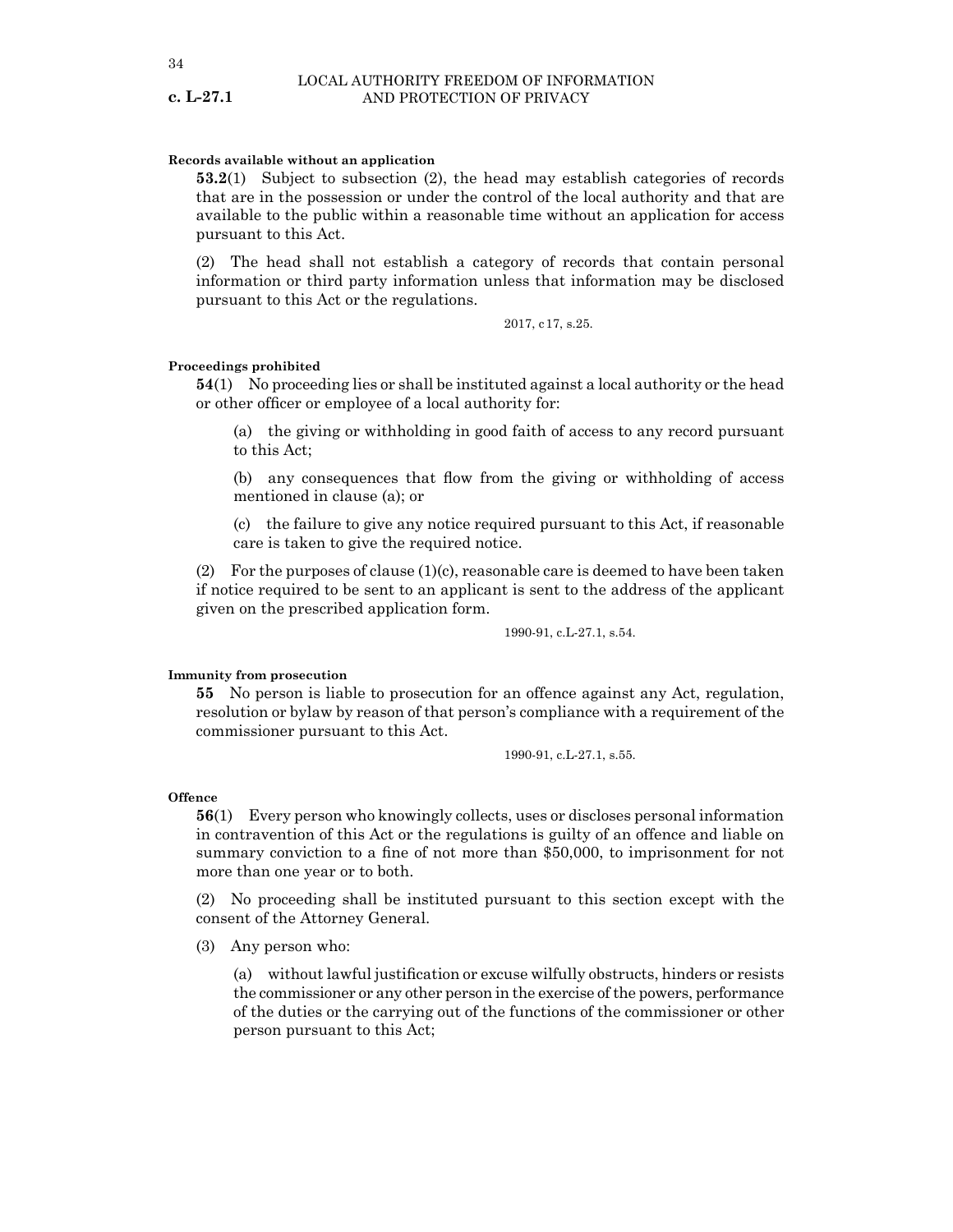**c. L-27.1**

(b) without lawful justification or excuse, refuses or wilfully fails to comply with any lawful requirement of the commissioner or any other person pursuant to this Act;

(c) wilfully makes any false statement to, or misleads or attempts to mislead, the commissioner or any other person in the exercise of the powers, performance of the duties or carrying out of the functions of the commissioner or other person pursuant to this Act; or

(d) wilfully destroys any record that is governed by this Act with the intent to evade a request for access to the record;

is guilty of an offence and liable on summary conviction to a fine of not more than \$50,000, to imprisonment for not more than one year or to both.

(4) No employee of a local authority or of an information management service provider shall knowingly disclose or direct another person to disclose personal information in circumstances that would constitute an offence by the local authority or an information management service provider pursuant to this Act.

(5) Every employee of a local authority or of an information management service provider who contravenes subsection (4) is guilty of an offence and is liable on summary conviction to a fine of not more than \$50,000, to imprisonment for not more than one year or to both, whether or not the local authority or information management service provider has been prosecuted or convicted.

(6) No employee of a local authority shall wilfully access or use or direct another person to access or use personal information that is not reasonably required by that individual to carry out a purpose authorized pursuant to this Act.

(7) Every employee of a local authority who contravenes subsection (6) is guilty of an offence and is liable on summary conviction to a fine of not more than \$50,000, to imprisonment for not more than one year or to both, whether or not the local authority has been prosecuted or convicted.

(8) No employee of an information management service provider shall wilfully access or use or direct another person to access or use personal information for a purpose that is not authorized by subsection 23.2(1).

(9) Every employee of an information management service provider who contravenes subsection (8) is guilty of an offence and is liable on summary conviction to a fine of not more than \$50,000, to imprisonment for not more than one year or to both, whether or not the information management service provider has been prosecuted or convicted.

(10) No prosecution shall be commenced pursuant to this section after the expiration of two years from the date of the discovery of the alleged offence**".**

1990-91, c.L-27.1, s.56; 2017, c17, s.26.